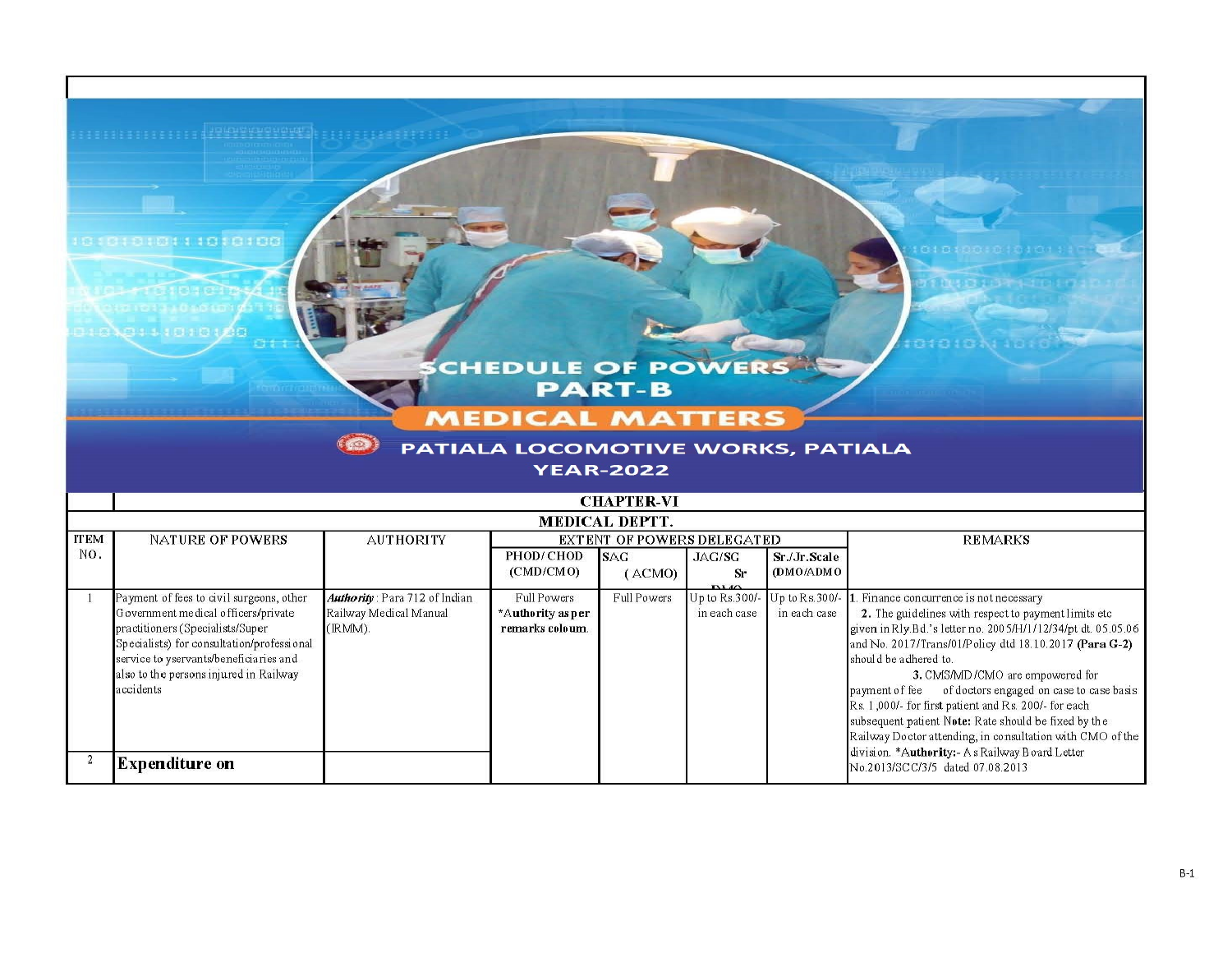| <b>ITEM</b> | <b>NATURE OF POWERS</b>                                                                                                                                                                                                                                                                                                                                                                                                                                                                                                                                                                                                                                                                                                                                                                                                                                                                                                                                                                                                                                                                                                                                                                                                                                                                                                                                                                                                                                                                                                             | <b>AUTHORITY</b>                                                                                                                       |                                                                              | <b>EXTENT OF POWERS DELEGATED</b> |                                                                          |                           | <b>REMARKS</b>                                                                                                                                                                  |  |
|-------------|-------------------------------------------------------------------------------------------------------------------------------------------------------------------------------------------------------------------------------------------------------------------------------------------------------------------------------------------------------------------------------------------------------------------------------------------------------------------------------------------------------------------------------------------------------------------------------------------------------------------------------------------------------------------------------------------------------------------------------------------------------------------------------------------------------------------------------------------------------------------------------------------------------------------------------------------------------------------------------------------------------------------------------------------------------------------------------------------------------------------------------------------------------------------------------------------------------------------------------------------------------------------------------------------------------------------------------------------------------------------------------------------------------------------------------------------------------------------------------------------------------------------------------------|----------------------------------------------------------------------------------------------------------------------------------------|------------------------------------------------------------------------------|-----------------------------------|--------------------------------------------------------------------------|---------------------------|---------------------------------------------------------------------------------------------------------------------------------------------------------------------------------|--|
| NO.         |                                                                                                                                                                                                                                                                                                                                                                                                                                                                                                                                                                                                                                                                                                                                                                                                                                                                                                                                                                                                                                                                                                                                                                                                                                                                                                                                                                                                                                                                                                                                     |                                                                                                                                        | PHOD/CHOD<br>(CMD/CMO)                                                       | <b>SAG</b><br>(ACMO)              | <b>JAG/SG</b><br><b>Sr</b><br><b>DAC</b>                                 | Sr./Jr.Scale<br>(DMO/ADMO |                                                                                                                                                                                 |  |
| (a)         | Free diet to indigent passengers and<br>trespassers undergoing treatment in<br>Railway Hospitals as indoor patients                                                                                                                                                                                                                                                                                                                                                                                                                                                                                                                                                                                                                                                                                                                                                                                                                                                                                                                                                                                                                                                                                                                                                                                                                                                                                                                                                                                                                 | Authority: 1. Item No. 50 of<br>GM's delegation. 2. Para 641-B<br>Note (iv) of IRMM.                                                   | Powers<br>Full<br>*Authority as per<br>remarks coloum.                       | <b>Full Powers</b>                | Nil                                                                      | Nil                       | 1. Finance concurrence is not necessary.<br>2.<br>Subject to non-availablity of Railway vehicles.<br>3.*Authority:- As Railway Board Letter No.2013/SCC/3/5<br>dated 07.08.2013 |  |
| $(b)$ .     | Motor ambulance charges etc. for<br>conveyance of railway employees                                                                                                                                                                                                                                                                                                                                                                                                                                                                                                                                                                                                                                                                                                                                                                                                                                                                                                                                                                                                                                                                                                                                                                                                                                                                                                                                                                                                                                                                 | Authority: Para 712 of IRMM                                                                                                            | Full<br>Powers<br>*Authority as per<br>remarks coloum.                       | <b>Full Powers</b>                | <b>Full Powers</b>                                                       | <b>Full Powers</b>        | 1. Finance concurrence is not necessary.<br>2.<br>Subject to non-availability of railway vehicles<br>3.*Authority:- As Railway Board Letter No.2013/SCC/3/5<br>dated 07.08.2013 |  |
| $(c)$ .     | Transportation of passengers involved in <i>Authority</i> : Para 711(15) (c)and<br>train accidents                                                                                                                                                                                                                                                                                                                                                                                                                                                                                                                                                                                                                                                                                                                                                                                                                                                                                                                                                                                                                                                                                                                                                                                                                                                                                                                                                                                                                                  | 716 of IRMM                                                                                                                            | <b>Full Powers</b>                                                           | <b>Full Powers</b>                | <b>Full Powers</b>                                                       | <b>Full Powers</b>        | 1. Finance concurrence is not necessary                                                                                                                                         |  |
| $(d)$ .     | Diet items in respect of Rly. servants<br>injured in the course of duty for such<br>periods they remain as indoor patients in<br>Rly. /non-Rly Hospitals for one year if<br>they are declared unfit permanently and<br>discharged from service.                                                                                                                                                                                                                                                                                                                                                                                                                                                                                                                                                                                                                                                                                                                                                                                                                                                                                                                                                                                                                                                                                                                                                                                                                                                                                     | Authority: Para. $641(a)$ to $(d)$<br>note below (ii) of IRMM (Vol. I)                                                                 | <b>Full Powers</b><br>*Authority as per<br>remarks coloum.                   | <b>Full Powers</b>                | <b>Full Powers</b>                                                       | Nil                       | *Authority:- As Railway Board Letter No.2013/SCC/3/5<br>dated 07.08.2013.                                                                                                       |  |
| (e).        | Powers for procurement of additional<br>lifesaving drugs from the market at the<br>site of accident.                                                                                                                                                                                                                                                                                                                                                                                                                                                                                                                                                                                                                                                                                                                                                                                                                                                                                                                                                                                                                                                                                                                                                                                                                                                                                                                                                                                                                                | <b>Authority: Railway Board's</b><br>letter No.2002/H/7/4<br>dt.20/5/2003.                                                             | <b>Full Powers</b><br>*Authority as per<br>remarks coloum                    | <b>Full Powers</b>                | <b>Full Powers</b>                                                       | <b>Full Powers</b>        | 1. Finance concurrence is not necessary<br>2.*Authority:- As Railway Board Letter<br>No.2013/SCC/3/5 dated 07.08.2013.                                                          |  |
| $(f)$ .     | Expenditure on referring of cases injured Authority: Railway Board's<br>in train accidents and untoward<br>incidence to government/private hospitals dt.23/08/2005 & 2003/4/7/1/SCR<br>and making on the spot payment thereof.                                                                                                                                                                                                                                                                                                                                                                                                                                                                                                                                                                                                                                                                                                                                                                                                                                                                                                                                                                                                                                                                                                                                                                                                                                                                                                      | letter No.2003/H/7/5/3(32)<br>dt. 14/11/2006, Para 712 of<br>IRMM and Advance Correction<br>Slip to Paras $711(7)$ & 8 and Para<br>712 | <b>Full Powers</b><br>(for referral)<br>*Authority as per<br>remarks coloum. | Full Powers<br>(for referral)     | Sr Most<br>Dr. Incharge<br>of thr Medical<br>Team.<br><b>Full Powers</b> | Same as JAG               | $*$ Remarks:-                                                                                                                                                                   |  |
|             | * Remarks:- 1. The injured are to be provided emergency first aid at the site of accident/incidence and then promptly shifted to suitable Government, Railway Hospital, or Private Hospital. A close watch is to<br>be kept on medical treatment need of the patient and to the extent of medical facilities available in the hospital and in case there is inadequate medical facilities the patient should be promptly shifted to a higher<br>medical centre, which can be a Government, Railway, or Private Hospital<br>2. When a private hospital has different scale of<br>charge for accommodation and diet the injured should normally be admitted in the lowest accommodation/diet. As per doctor's discretion and depending on the severity of the injury the injured can also be<br>referred to highter class, if it is necessary for the recovry of the patient.<br>3. If the injured person or any other adult member of his<br>family decides for a higher class of accommodation/diet, there should be no objection to this being done, provided the injure person or adult gives in writing to pay extra cost directly to the hospitals concerned.<br>4. The CMO should draw up a list of such private hospitals in the vicinity so that the<br>injured can be referred in an emergency without loss of time to the hospitals concerned.<br>5. The bills of the Government/private Hospital should be scrutinized and passed by the<br>CMO/ACMO in charge with the concurrence of Associate Finance of the Division. |                                                                                                                                        |                                                                              |                                   |                                                                          |                           |                                                                                                                                                                                 |  |
| 3           | <b>Expenditure on:-</b>                                                                                                                                                                                                                                                                                                                                                                                                                                                                                                                                                                                                                                                                                                                                                                                                                                                                                                                                                                                                                                                                                                                                                                                                                                                                                                                                                                                                                                                                                                             |                                                                                                                                        |                                                                              |                                   |                                                                          |                           |                                                                                                                                                                                 |  |
| (a).        | Uniform, clothing of St. John's<br>Ambulance Brigade(SJAB) as per<br>Brigade rules.                                                                                                                                                                                                                                                                                                                                                                                                                                                                                                                                                                                                                                                                                                                                                                                                                                                                                                                                                                                                                                                                                                                                                                                                                                                                                                                                                                                                                                                 | Authority: Para 1110(6) of<br>IRMM.                                                                                                    | <b>Full Powers</b><br>*Authority as per 20,000/-<br>remarks coloum.          | $Up$ to $Rs$<br>per<br>occsion    | Nil                                                                      | Nil                       | 1. Finance concurrence is not necessary.<br>2.*Authority:- As Railway Board Letter No.2013/SCC/3/5<br>dated 07.08.2013                                                          |  |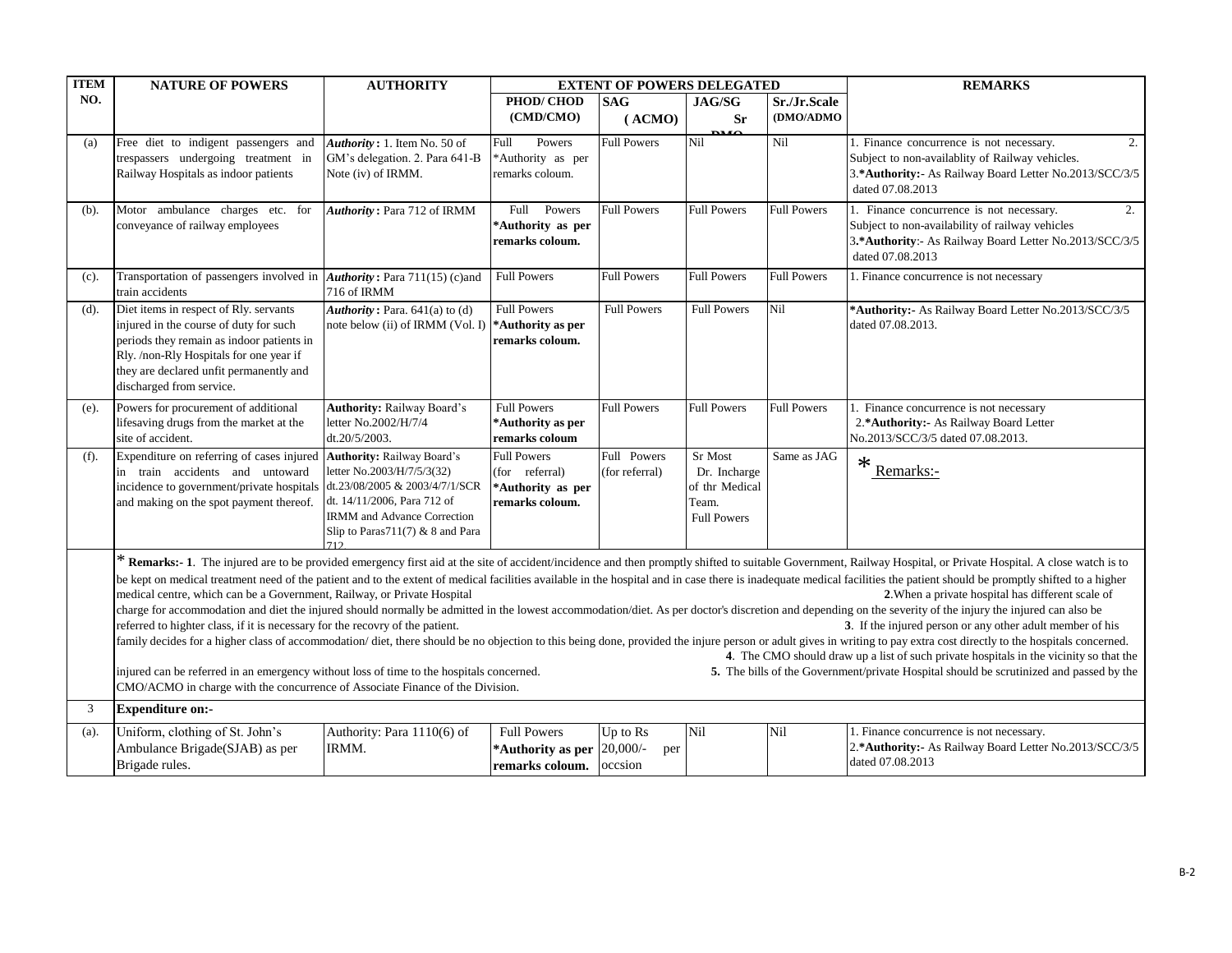| <b>ITEM</b>    | <b>NATURE OF POWERS</b>                                                                                                                                                                              | <b>AUTHORITY</b>                                                                                                                                                                             |                                                                    | <b>EXTENT OF POWERS DELEGATED</b>  |                                       |                                        | <b>REMARKS</b>                                                                                                                                                                                                                                                                                                                                                                          |
|----------------|------------------------------------------------------------------------------------------------------------------------------------------------------------------------------------------------------|----------------------------------------------------------------------------------------------------------------------------------------------------------------------------------------------|--------------------------------------------------------------------|------------------------------------|---------------------------------------|----------------------------------------|-----------------------------------------------------------------------------------------------------------------------------------------------------------------------------------------------------------------------------------------------------------------------------------------------------------------------------------------------------------------------------------------|
| NO.            |                                                                                                                                                                                                      |                                                                                                                                                                                              | PHOD/CHOD                                                          | <b>SAG</b>                         | <b>JAG/SG</b>                         | Sr./Jr.Scale                           |                                                                                                                                                                                                                                                                                                                                                                                         |
|                |                                                                                                                                                                                                      |                                                                                                                                                                                              | (CMD/CMO)                                                          | (ACMO)                             | <b>Sr</b>                             | (DMO/ADMO                              |                                                                                                                                                                                                                                                                                                                                                                                         |
| (b)            | Other equipment (initial and renewal) Authority: Para 1110(6) of<br>for the use of SJAB and Brigade<br>divisions.                                                                                    | IRMM.                                                                                                                                                                                        | <b>Full Powers</b><br>per<br>occasion *Authority<br>as per remarks | <b>Full Power</b>                  | Nil                                   | Nil                                    | 1. Finance concurrence is not necessary.<br>2.*Authority:- As Railway Board Letter No.2013/SCC/3/5<br>dated 07.08.2013                                                                                                                                                                                                                                                                  |
| $(c)$ .        | Parade allowance                                                                                                                                                                                     | Authority: Para 1111 of<br>IRMM.                                                                                                                                                             | <b>Full Power</b><br>*Authority as per<br>remarks coloum.          | <b>Full Power</b>                  | Nil                                   | Nil                                    | 1. Finance concurrence is not necessary. 2. As rates specified<br>by SJAB.<br>2.*Authority:- As Railway Board Letter No.2013/SCC/3/5<br>dated 07.08.2013.                                                                                                                                                                                                                               |
| (d).           | Expenditure on voucher/medallion for Authority: Para 1106(8) of<br>the candidates of SJAB                                                                                                            | IRMM.                                                                                                                                                                                        | <b>Full Power</b><br>*Authority as per<br>remarks coloum.          | <b>Nil</b>                         | Ni1                                   | Nil                                    | 1. Finance concurrence is not necessary.<br>2.*Authority:- As Railway Board Letter No.2013/SCC/3/5<br>dated 07.08.2013.                                                                                                                                                                                                                                                                 |
| $\overline{4}$ | a) Funeral expenses for indigent<br>employees who die in railway<br>hospitals                                                                                                                        | Authority: 1. Para 1602(15) of<br>IREM, Second Edition.<br>2. Board Lr. No. E(W)98/WE6/8,<br>dt.05-03-1999<br>3. Amount                                                                      | Up to Rs. 8,000/-<br>in each case.                                 | Up to Rs<br>8000/- in<br>each case | up to<br>Rs.8000/- in<br>each case    | Up to Rs.<br>$8,000-$ in<br>each case. | 1 Finance concurrence is not necessary.<br>2 Subject to amount being recovered<br>from the settlement dues of the deceased. 3 Bill drawing<br>and the concerned Accounts Officer to be advised<br>immediately                                                                                                                                                                           |
|                | b) Expenses on disposal of unclaimed<br>dead bodies in railway hospitals.                                                                                                                            | can be withdrawn from Station<br>Earnings. Finance concurrence is<br>not necessary. 4. Para 711(5(g)                                                                                         | <b>Full Powers</b>                                                 | <b>Full Powers</b>                 | Full Powers                           | <b>Full Powers</b>                     |                                                                                                                                                                                                                                                                                                                                                                                         |
| 5              | To sanction reimbursement of medical expenses for treatment including pacemaker of railway servants / RELHS-97 and members of their families                                                         |                                                                                                                                                                                              |                                                                    |                                    |                                       |                                        |                                                                                                                                                                                                                                                                                                                                                                                         |
|                | (a). Under normal circumstances when<br>referred by authorized Railway Medical<br>officer to Govt. including autonomous<br>body hospitals and precede in accordance<br>with his/her advice           | Authority: Rly. Bd. letters no.<br>2011/H/6-4/Policy-1<br>dt.30.9.2011, 2005/H/ 6-4/Policy<br>dated 17.08.09                                                                                 | <b>Full Power</b><br>*Authority as per<br>remarks coloum.          | <b>Full Power</b>                  | Up to Rs.<br>30,000/- in<br>each Case | Nil                                    | 1. For CAO/R powers, Ltr. No. 2017/Trans/01/Policy dt.<br>18.10.2017 may be referred to. Limit of rates for<br>Pacemaker, stents etc. will be as per CGHS rates issued<br>from time to time.<br>2.*Authority:-<br>As Railway Board Letter No.2013/SCC/3/5 dated<br>07.08.2013.                                                                                                          |
| (b).           | For treatment taken in emergency without proper reference by authorized Railway Medical Officer:                                                                                                     |                                                                                                                                                                                              |                                                                    |                                    |                                       |                                        |                                                                                                                                                                                                                                                                                                                                                                                         |
|                | (i) Private non-recognized hospitals                                                                                                                                                                 | Authority: 1. Rly. Bd. letter no.<br>2005/H/6-4 /Policy-II dated<br>31.01.07 & 22.06.10<br>2. 2011/H/6-4/ Policy-I dated<br>24.09.13 & 08.07.15<br>3. 2017/Trans/01/Policy dtd<br>18.10.2017 | Nil                                                                | Nil                                | Nil                                   | Nil                                    | 1. For CAO/R powers, Ltr. No. 2017/Trans/01/Policy dt.<br>18.10.2017 may be referred to. CAO/R-full power for (b)(<br>ii) and Rs 10 Lakhs in each case for (b) (i), CAO/R-Full<br>power for both $(b)(i) \& (iii)$ .<br>2.*Authority:- As Railway Board Letter No.2013/SCC/3/5<br>dated 07.08.2013.<br>3. Limit of rates<br>for Pacemaker, stents etc. will be as per CGHS rates issued |
|                | (ii) In Government hospital including<br>Autonomous body hospitals that are fully<br>funded from Govt. funds but given<br>autonomy for administrative purposes<br>like AIIMS, NIMS (Hyderabad) etc.) | Authority: 2017/Trans/01/Policy<br>dtd 18.10.2017                                                                                                                                            | <b>Full Power</b><br>*Authority as per<br>remarks coloum.          | 1 lakh in each<br>case             | Nil                                   | Nil                                    | from time to time.<br>1.* Authority: - As Railway Board Letter No.2013/SCC/3/5<br>dated 07.08.2013.                                                                                                                                                                                                                                                                                     |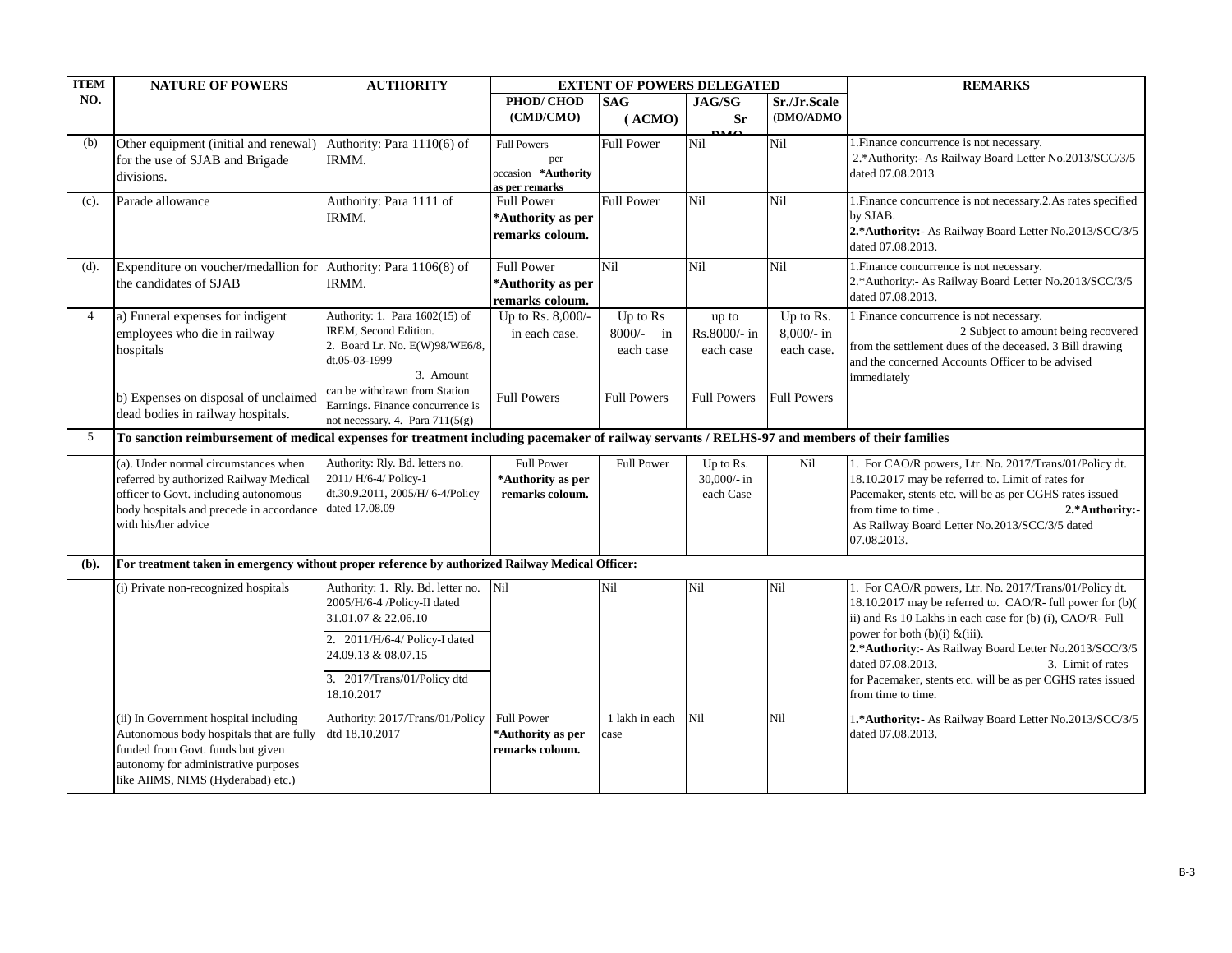| <b>ITEM</b> | <b>NATURE OF POWERS</b>                                                                                                                                                                                                                                 | <b>AUTHORITY</b>                                                                                                          |                                                             | <b>EXTENT OF POWERS DELEGATED</b>   |                                      |              | <b>REMARKS</b>                                                                                                                                                                                                                                                                   |
|-------------|---------------------------------------------------------------------------------------------------------------------------------------------------------------------------------------------------------------------------------------------------------|---------------------------------------------------------------------------------------------------------------------------|-------------------------------------------------------------|-------------------------------------|--------------------------------------|--------------|----------------------------------------------------------------------------------------------------------------------------------------------------------------------------------------------------------------------------------------------------------------------------------|
| NO.         |                                                                                                                                                                                                                                                         |                                                                                                                           | PHOD/CHOD                                                   | <b>SAG</b>                          | JAG/SG                               | Sr./Jr.Scale |                                                                                                                                                                                                                                                                                  |
|             |                                                                                                                                                                                                                                                         |                                                                                                                           | (CMD/CMO)                                                   | (ACMO)                              | <b>Sr</b>                            | (DMO/ADMO    |                                                                                                                                                                                                                                                                                  |
| $(c)$ .     | Advance payment on estimate from Govt. Authority: 2017/Trans/01/Policy<br>and other autonomous body* hospitals to dtd 18.10.2017<br>sanction referral in emergency of<br>Railway beneficiaries.                                                         |                                                                                                                           | Full<br>Power<br>**Authority as per case<br>remarks coloum. | 1 lakh in each                      | $\mathbf{D}^{\mathbf{M}}$<br>Nil     | Nil          | Hospitals that are fully funded from Govt. funds but<br>given autonomy for administrative purposes like AIIMS,<br>NIMS (Hyderabad) etc.<br>**Authority:-<br>As Railway Board Letter No.2013/SCC/3/5 dated<br>07.08.2013.                                                         |
| $(d)$ .     | Advance payment thereof, to Private Non-Authority: 2017/Trans/01/Policy Nil<br>recognized hospitals for treatment of dtd 18.10.2017<br>referral in emergency if the treatment is<br>neither available at Railway hospital nor<br>at recognised hospital |                                                                                                                           |                                                             | Nil                                 | Nil                                  | Nil          | 1.* Authority: - As Railway Board Letter No.2013/SCC/3/5<br>dated 07.08.2013.                                                                                                                                                                                                    |
| (e)         | Sanctioning of advance payment for Authority: 2017/Trans/01/Policy<br>transplant of kidney                                                                                                                                                              | dtd 18.10.2017                                                                                                            |                                                             |                                     |                                      |              | <b>GM FULL POWER SUBJECT TO CGHS POLICY.</b>                                                                                                                                                                                                                                     |
| (f).        | On CT scan/MRI tests done in absolutely<br>essential cases at recognized institutions<br>referred by Hospital In-Charge                                                                                                                                 | Authority: 1. Para 663 & 664<br>of IRMM Vol.I<br>2. Board's letter<br>No. 99/H/6-4/Policy dt.20-09-<br>2000 & 07.12.2000. | <b>Full Power</b><br>*Authority as per<br>remarks coloum.   | Up to<br>Rs.15000/- in<br>each case | Up to Rs.<br>10000/- ineach<br>case. | Nil          | 1 Finance concurrence is not necessary for Recognized<br>institutions.<br>2. Treating doctor to recommend<br>3. Beyond Rs. 15,000/-Associate Finance concurrance and<br>approved of CMD/CMO of Zonal Rly/PU's is required.<br>The rate would be govered by notified CGHI, RATES. |
|             |                                                                                                                                                                                                                                                         | Board's<br>letter $91(H)/6$<br>3.<br>4/26/Pt dt 28-May 1999                                                               |                                                             |                                     |                                      |              | 4. CMO or any other doctor nominated byCMO to accord<br>approval.                                                                                                                                                                                                                |
|             |                                                                                                                                                                                                                                                         | 2017/Trans/01/Policy dtd<br>18.10.2017                                                                                    |                                                             |                                     |                                      |              | *Authority:- As Railway Board Letter No.2013/SCC/3/5<br>dated 07.08.2013.                                                                                                                                                                                                        |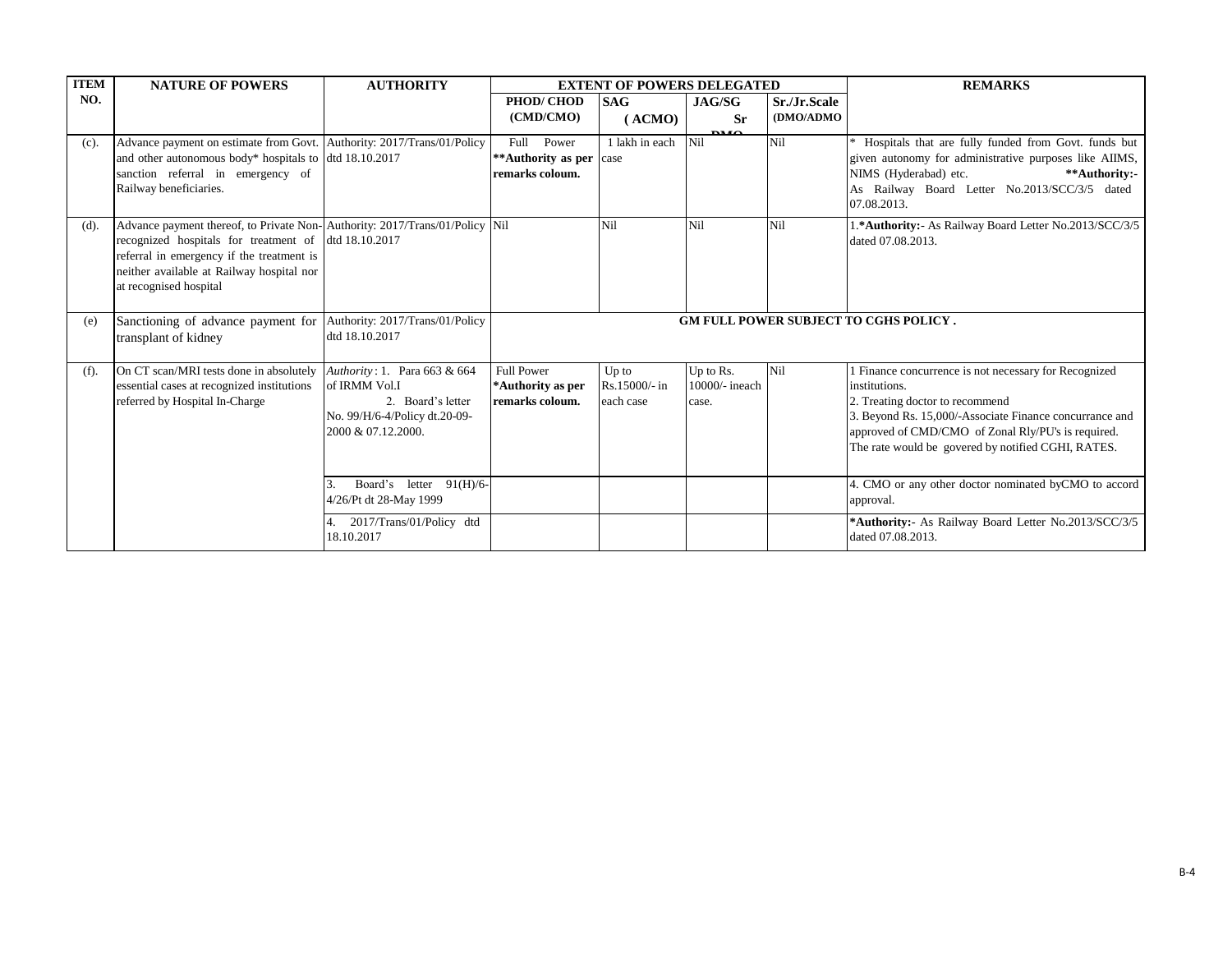| <b>ITEM</b> | <b>NATURE OF POWERS</b>                                                                                                                                                                                                                                                                                                                                                                                                                 | <b>AUTHORITY</b>                                                                                                                                                                   |                                                                                                      | <b>EXTENT OF POWERS DELEGATED</b>           |                            |                           | <b>REMARKS</b>                                                                                                                                                   |  |  |  |
|-------------|-----------------------------------------------------------------------------------------------------------------------------------------------------------------------------------------------------------------------------------------------------------------------------------------------------------------------------------------------------------------------------------------------------------------------------------------|------------------------------------------------------------------------------------------------------------------------------------------------------------------------------------|------------------------------------------------------------------------------------------------------|---------------------------------------------|----------------------------|---------------------------|------------------------------------------------------------------------------------------------------------------------------------------------------------------|--|--|--|
| NO.         |                                                                                                                                                                                                                                                                                                                                                                                                                                         |                                                                                                                                                                                    | PHOD/CHOD<br>(CMD/CMO)                                                                               | <b>SAG</b><br>(ACMO)                        | <b>JAG/SG</b><br><b>Sr</b> | Sr./Jr.Scale<br>(DMO/ADMO |                                                                                                                                                                  |  |  |  |
| 6           | *Purchase of Drugs & Medicines & other items of Medical Stores i.e. Surgical instruments, dressings, appliances, X-ray films etc.                                                                                                                                                                                                                                                                                                       |                                                                                                                                                                                    |                                                                                                      |                                             |                            |                           | * Whether to procure through Medical Dept. or Stores<br>Dept. may be decided by the Railway as per Drug<br>Procurement Policy. Delegation to be done accordingly |  |  |  |
| 6.1         | <b>GEM</b> items                                                                                                                                                                                                                                                                                                                                                                                                                        |                                                                                                                                                                                    |                                                                                                      |                                             |                            |                           |                                                                                                                                                                  |  |  |  |
| 6.1.1       | By placing supply order directly by the<br>Direct Demanding Officer on GEM                                                                                                                                                                                                                                                                                                                                                              | As per Drug policy                                                                                                                                                                 | Full Power<br>*Authority as per<br>remarks coloum.                                                   | <b>Nil</b>                                  | Nil                        | <b>Nil</b>                | *Authority:- As Railway Board Letter No.2013/SCC/3/5<br>dated 07.08.2013.                                                                                        |  |  |  |
| 6.1.2       | Direct purchase of GEM items when urgently required or can be more conveniently obtained locally or from a nearer station.                                                                                                                                                                                                                                                                                                              |                                                                                                                                                                                    |                                                                                                      |                                             |                            |                           |                                                                                                                                                                  |  |  |  |
|             | (a) Drug $&$ medicines                                                                                                                                                                                                                                                                                                                                                                                                                  | Authority: No.88/RS(G)/779/14<br>Pt. dated 6.1.17, Para 2.0.7                                                                                                                      | Up to Rs. 5 lakhs Nil<br>in each case but not<br>exceeding Rs.15<br>lakh in each case per<br>annum.  |                                             | Nil                        | Nil                       |                                                                                                                                                                  |  |  |  |
|             | (b) Other than medical stores like<br>instruments, appliances, dressings,<br>medical consumable & disposables                                                                                                                                                                                                                                                                                                                           | Authority: No.88/RS(G)/779/14<br>Pt. dated 6.1.17, Para 2.0.7                                                                                                                      | Up to Rs. 3 lakhs Nil<br>in each case but not<br>exceeding Rs. 10<br>Lakh in each case<br>per annum. |                                             | Nil                        | Nil                       |                                                                                                                                                                  |  |  |  |
|             | (c) X-Ray films                                                                                                                                                                                                                                                                                                                                                                                                                         | Authority: No.88/RS(G)/779/14<br>Pt. dated 6.1.17, Para 2.0.7                                                                                                                      | Up to Rs. 3 lakhs in Nil<br>each case but not<br>exceeding Rs. 10<br>Lakh in each case<br>per annum. |                                             | Nil                        | Nil                       |                                                                                                                                                                  |  |  |  |
| 6.2         | Non-GEM items: Drugs and other consumable items of IRP-1995 or later edition                                                                                                                                                                                                                                                                                                                                                            |                                                                                                                                                                                    |                                                                                                      |                                             |                            |                           |                                                                                                                                                                  |  |  |  |
| 6.2.1       | By open tender                                                                                                                                                                                                                                                                                                                                                                                                                          | Authority: Boards<br>letter<br>No.88/RS(G)/ 779/14/Pt. dated<br>06.01.2017, Para 1.2                                                                                               | Above Rs. 25 lakhs                                                                                   | Nil                                         | Nil                        | Nil                       |                                                                                                                                                                  |  |  |  |
| 6.2.2       | (a) By limited tender on normal<br>circumstances                                                                                                                                                                                                                                                                                                                                                                                        | Authority: 1. Boards letter<br>No.88/RS(G)/ 779/14/Pt. dated<br>06.01.2017, para 1.1A 2 Letter<br>No.2014/RS(G)/779/13 dated<br>03.2.2015, para. 2.Procurement<br>process. $2.1.1$ | To call up to $25$ By Accepting<br>lakhs and accept up<br>to Rs. 1.5 Crores                          | up to Rs.<br>50000/-only                    | Nil                        | Nil                       | AGM may call above Rs. 25 lakhs and up to Rs. 2 Crs. and<br>accept up to Rs. 5 Crs                                                                               |  |  |  |
|             | (b) By limited tender in emergency                                                                                                                                                                                                                                                                                                                                                                                                      | Authority: Boards letter<br>No.88/RS(G) /779/14/Pt. dated to Rs. 1.5 Crores<br>06.01.2017, para 1.1 B                                                                              | To call / accept up                                                                                  | <b>By Accepting</b><br>up to 1 Lakh<br>only | Nil                        | Nil                       | <b>Remark</b>                                                                                                                                                    |  |  |  |
|             | *Remark:- i) On emergency, all SAG Medical officers in HQ will exercise power up to Rs. 2.0 lakhs per case and duly recording the necessity and justification.<br>ii.<br>Purchase on Single Quotation will be limited up to Rs. 15,000/- in each case. [Boards letter No.88/RS(G) /779/14/Pt. dated 06.01.2017, para 2.0.13].<br>iii). For limited tender on normal circumstances above Rs. 25 lakhs, finance concurrence is necessary. |                                                                                                                                                                                    |                                                                                                      |                                             |                            |                           |                                                                                                                                                                  |  |  |  |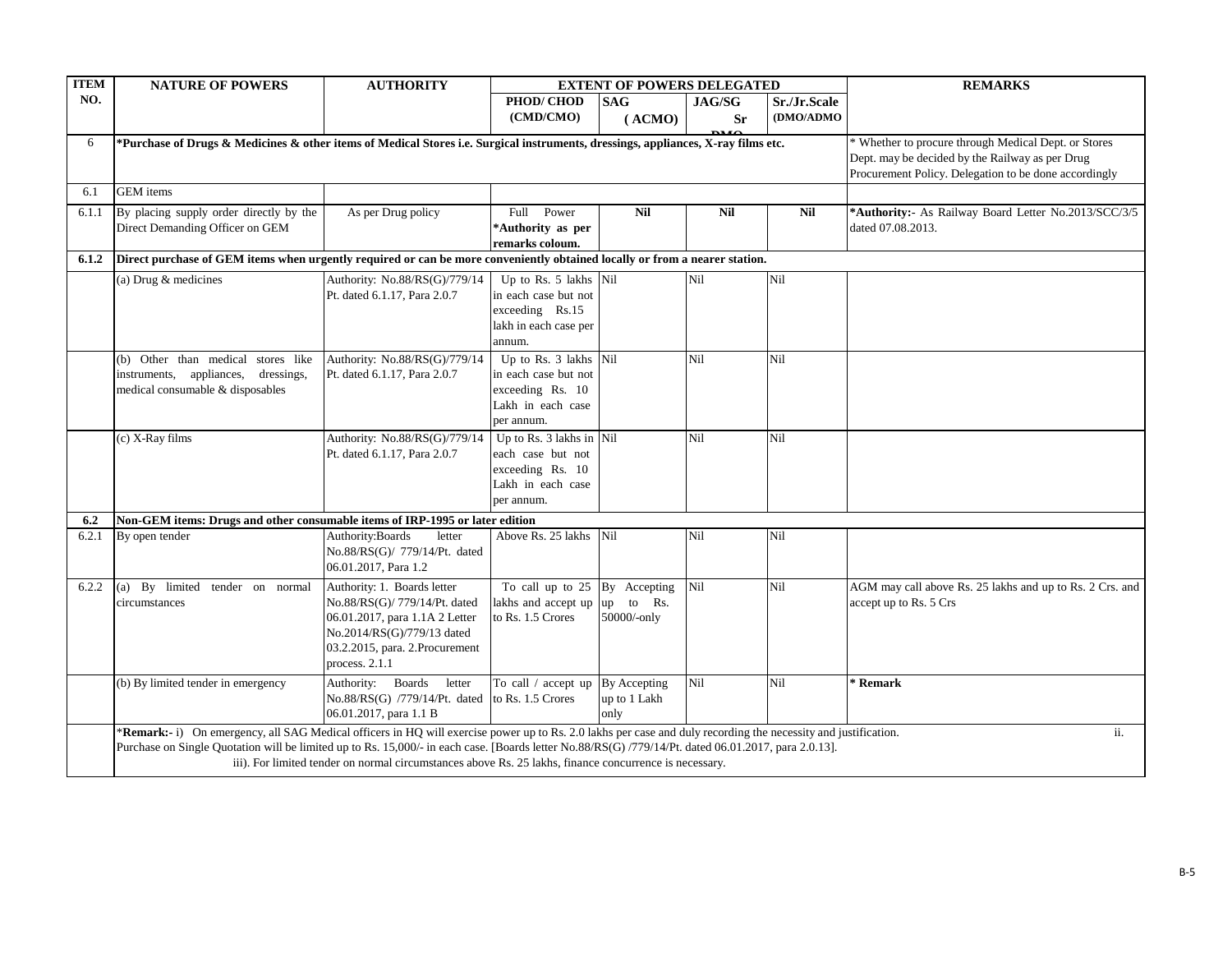| <b>ITEM</b> | <b>NATURE OF POWERS</b>                                                                                                                                                                                                                                                      | <b>AUTHORITY</b>                                                                                          |                                                             | <b>EXTENT OF POWERS DELEGATED</b>                                                                          |                                                                                                 |                 | <b>REMARKS</b>                                                                                                                                                                                                                                                           |
|-------------|------------------------------------------------------------------------------------------------------------------------------------------------------------------------------------------------------------------------------------------------------------------------------|-----------------------------------------------------------------------------------------------------------|-------------------------------------------------------------|------------------------------------------------------------------------------------------------------------|-------------------------------------------------------------------------------------------------|-----------------|--------------------------------------------------------------------------------------------------------------------------------------------------------------------------------------------------------------------------------------------------------------------------|
| NO.         |                                                                                                                                                                                                                                                                              |                                                                                                           | PHOD/CHOD                                                   | <b>SAG</b>                                                                                                 | JAG/SG                                                                                          | Sr./Jr.Scale    |                                                                                                                                                                                                                                                                          |
|             |                                                                                                                                                                                                                                                                              |                                                                                                           | (CMD/CMO)                                                   | (ACMO)                                                                                                     | <b>Sr</b><br><b>DMO</b>                                                                         | (DMO/ADMO       |                                                                                                                                                                                                                                                                          |
| 6.2.3       | Single Tender                                                                                                                                                                                                                                                                |                                                                                                           |                                                             |                                                                                                            |                                                                                                 |                 |                                                                                                                                                                                                                                                                          |
| (a)         | For proprietary article, where it is<br>possible to certify that a similar medicine No.88/RS(G) /779/14/Pt. dated<br>which could be used in lieu is not $[06.01.2017, \text{para } 2.0.21]$<br>manufactured/ sold by any other firm in<br>the country. (PAC, 6/c)            | Authority:<br><b>Boards</b><br>letter                                                                     | Up to Rs. 25 lakhs                                          | Up to Rs.<br>50000/- only                                                                                  | Rs.<br>$Up$ to<br>$30,000/$ -                                                                   | Nil             |                                                                                                                                                                                                                                                                          |
| $(b)$ .     | In case of single tender for items where it Authority:<br>has not been possible to certify that a No.88/RS(G) /779/14/Pt. dated<br>similar item / which could be used in $[06.01.2017, \text{para } 2.0.22]$<br>lieu, is not manufactured /sold by any<br>other Firm(PAC/6A) | <b>Boards</b><br>letter                                                                                   | Up to Rs. 10 lakhs                                          | Up to Rs.<br>30000/- only                                                                                  | Up to Rs.<br>15,000/-                                                                           |                 | Note: For purchase above Rs. 25.0 lakh under 6.2.3(a) and<br>above Rs. 10.0 lakh under 6.2.3(b), CAO/R's sanction will<br>be required with prior finance concurrence.                                                                                                    |
| 6.3         | (a) Sanction of procurement of Medical Authority: Bd's No. F(X)II- Up to Rs. 5 lakhs<br>& Surgical equipment/ instruments (other 2009/PW/10 dt. 31.8.2015,<br>than M&P Items)                                                                                                | Advance correction slip No.77<br>Para 705: Amended Para 705(6)<br>$F-1$                                   | per item in each<br>case (Total value)                      | $Up$ to<br>Rs.<br>$20000/-$<br>for<br>Medical<br>Equipment &<br>Rs 10000/- for<br>Non Medical<br>Equipment | Up to Rs.<br>10000/- for<br>Medical<br>Equipment &<br>Rs 5000/- for<br>Non Medical<br>Equipment | Nil             | Note: Up to Rs. 20,000/- for medical equipment $&$ up to<br>Rs. 10,000/- for non-medical equipment (total tender<br>value), associate finance concurrence is not necessary.<br>(Authority: Bd's No. F(X)II-2009/PW/10 dated 31.8.2015,<br>Advance correction slip No.77) |
|             | (b) Procurement of non-disposable tools Authority:<br>and plants, per case                                                                                                                                                                                                   | <b>Boards</b><br>letter<br>No.2014/RS(G)/779/13 dated<br>03.2.2015, Part II, note below<br>para 1.1. (b). | Up to Rs. 1 lakh                                            | $Up$ to $Rs$<br>$15000/-$ in each<br>case                                                                  | Up to Rs<br>$10000/-$ in<br>each case.                                                          | Nil             | 1. For purchase beyond value as per delegation will be<br>done through Stores Dept.                                                                                                                                                                                      |
|             | Remarks (i) If only single quotation is received as limited tender, it is to be accepted if urgency is certified by CMD/CMO.                                                                                                                                                 |                                                                                                           |                                                             |                                                                                                            |                                                                                                 |                 |                                                                                                                                                                                                                                                                          |
|             | (ii) In the second instance (after re-floating the tender), even though single quotation is received, purchase may be ordered under normal power if otherwise considered suitable.                                                                                           |                                                                                                           |                                                             |                                                                                                            |                                                                                                 |                 |                                                                                                                                                                                                                                                                          |
|             | (iii) Up to Rs. 8.0 lakh in each case Purchase Order vetting is not necessary. (Authority for v above: RB's circular No.88/RS(G)/779/14 Pt. dated 06.01.2017, Para 2.0.3)                                                                                                    |                                                                                                           |                                                             |                                                                                                            |                                                                                                 |                 |                                                                                                                                                                                                                                                                          |
|             | <b>Composition of Tender Committee</b>                                                                                                                                                                                                                                       | Authority: RB's circular                                                                                  | <b>Value of Tender</b>                                      | <b>Medical</b>                                                                                             | <b>Store</b>                                                                                    | <b>Accounts</b> | <b>Tender Accepting Authority</b>                                                                                                                                                                                                                                        |
|             | purchase of above Rs. 25.0 lakh.                                                                                                                                                                                                                                             | No.88/RS(G)/779/14 Pt. dated<br>06.01.2017, Para 1.0 B                                                    | Above Rs. 25 lakhs JAG<br>up to Rs. 75 lakhs                |                                                                                                            | <b>JAG</b>                                                                                      | <b>JAG</b>      | <b>CMO</b>                                                                                                                                                                                                                                                               |
|             |                                                                                                                                                                                                                                                                              |                                                                                                           | Above Rs. 75 lakhs JAG<br>up to Rs. 5 Crs.                  |                                                                                                            | <b>SAG</b>                                                                                      | <b>SAG</b>      | <b>CMO</b>                                                                                                                                                                                                                                                               |
|             |                                                                                                                                                                                                                                                                              |                                                                                                           | Above Rs. $5 \text{ Crs up }   \text{CMO}$<br>to Rs. 50 Crs |                                                                                                            | $\cos$                                                                                          | SAG             | CAO                                                                                                                                                                                                                                                                      |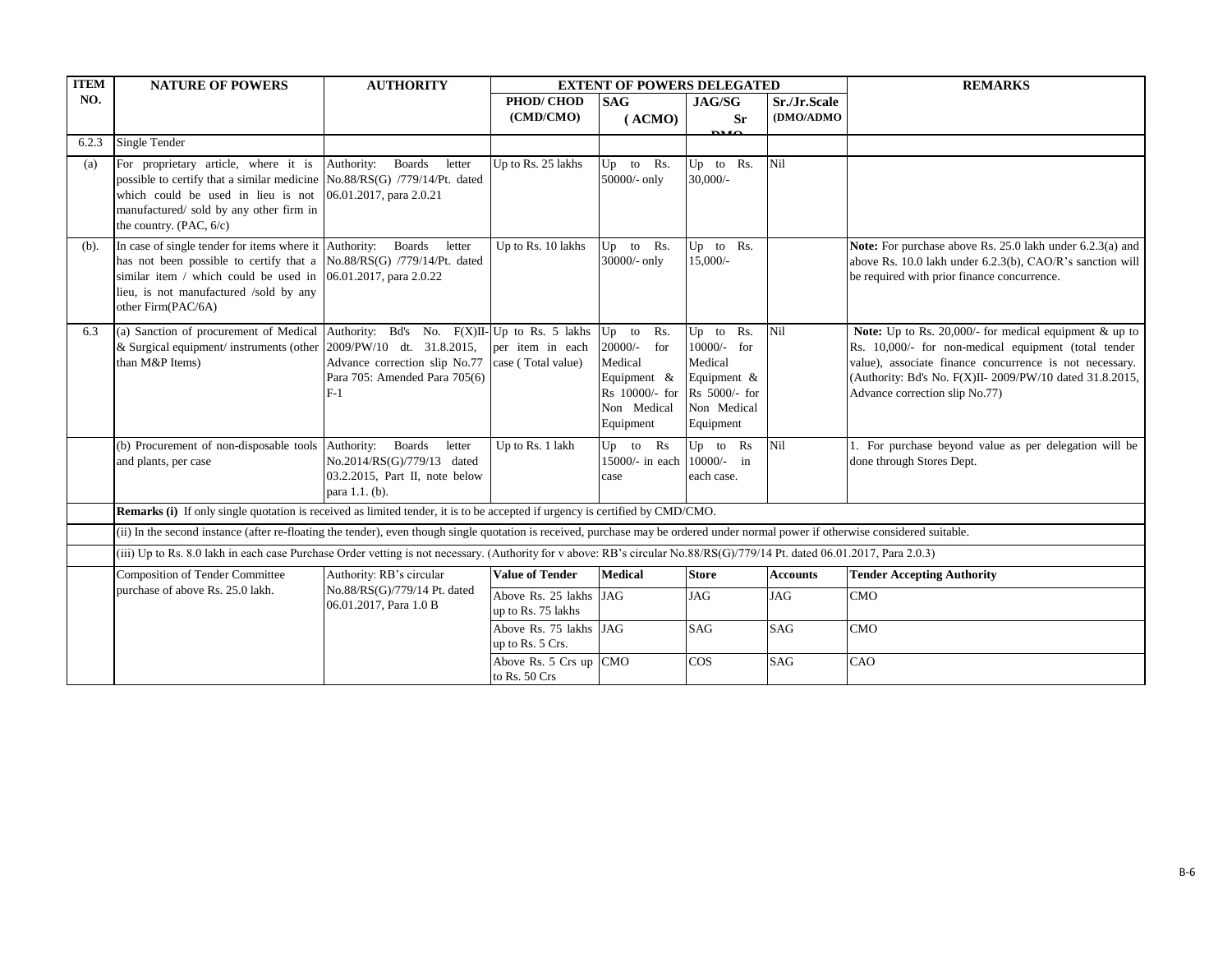| <b>ITEM</b> | <b>NATURE OF POWERS</b>                                                                                                                                                                                                                                                                                                                                                                                                                                                    | <b>AUTHORITY</b>                                              |                                                 | <b>EXTENT OF POWERS DELEGATED</b>                      |                                  |                           | <b>REMARKS</b>                                                                                                                                                                                                                                                                                                                                                                                                                                                                                                                                                                                                                                                                                                                                                                                                                                                                                                                                                                                                                                                                                                                                                                                                                                                                                                                                                                                                                                                                                                                                                                                                                                                                                                                                                      |
|-------------|----------------------------------------------------------------------------------------------------------------------------------------------------------------------------------------------------------------------------------------------------------------------------------------------------------------------------------------------------------------------------------------------------------------------------------------------------------------------------|---------------------------------------------------------------|-------------------------------------------------|--------------------------------------------------------|----------------------------------|---------------------------|---------------------------------------------------------------------------------------------------------------------------------------------------------------------------------------------------------------------------------------------------------------------------------------------------------------------------------------------------------------------------------------------------------------------------------------------------------------------------------------------------------------------------------------------------------------------------------------------------------------------------------------------------------------------------------------------------------------------------------------------------------------------------------------------------------------------------------------------------------------------------------------------------------------------------------------------------------------------------------------------------------------------------------------------------------------------------------------------------------------------------------------------------------------------------------------------------------------------------------------------------------------------------------------------------------------------------------------------------------------------------------------------------------------------------------------------------------------------------------------------------------------------------------------------------------------------------------------------------------------------------------------------------------------------------------------------------------------------------------------------------------------------|
| NO.         |                                                                                                                                                                                                                                                                                                                                                                                                                                                                            |                                                               | PHOD/CHOD                                       | <b>SAG</b>                                             | JAG/SG                           | Sr./Jr.Scale              |                                                                                                                                                                                                                                                                                                                                                                                                                                                                                                                                                                                                                                                                                                                                                                                                                                                                                                                                                                                                                                                                                                                                                                                                                                                                                                                                                                                                                                                                                                                                                                                                                                                                                                                                                                     |
|             |                                                                                                                                                                                                                                                                                                                                                                                                                                                                            |                                                               | (CMD/CMO)                                       | (ACMO)                                                 | <b>Sr</b>                        | (DMO/ADMO                 |                                                                                                                                                                                                                                                                                                                                                                                                                                                                                                                                                                                                                                                                                                                                                                                                                                                                                                                                                                                                                                                                                                                                                                                                                                                                                                                                                                                                                                                                                                                                                                                                                                                                                                                                                                     |
| 6.4         | Advance payment for purchase of<br>consumable essential medical items like<br>oxygen /Ethylene oxide cylinders and<br>spare parts for medical equipment not<br>appearing in GeM                                                                                                                                                                                                                                                                                            | Model S.O.P 2017                                              | Up to Rs. 20,000/- Nil<br>per case per occasion |                                                        | $\mathbf{D}^{\mathbf{M}}$<br>Nil | Nil                       | 1. Finance concurrence is necessary. 2. Subject to<br>provision of safeguards for the protection of railway's<br>interest such as obtaining bank guarantee for insurance<br>against failure, defective and short supplies. 3. Request<br>from firms for advance payment along with order should be<br>discouraged and not accepted unless there are exceptional<br>circumstances justifying departure from the rules.                                                                                                                                                                                                                                                                                                                                                                                                                                                                                                                                                                                                                                                                                                                                                                                                                                                                                                                                                                                                                                                                                                                                                                                                                                                                                                                                               |
| $\tau$      | (a) Local purchase of Drugs: For day to $\left  \text{Authority:} \right.$ Para 14 & 14.1 of<br>day local cash purchase of small quantity IRP 2002 & Board's letter No.<br>of medicines – patient-wise from panel of $\left  \frac{2006}{H}{\right }^{4/1}$ dated 19.06.2008.<br>suppliers.                                                                                                                                                                                |                                                               | Up to Rs. 50,000/-<br>in each case              | Rs.<br>$Up$ to<br>20,000/- in each 10,000/- in<br>case | Rs.<br>$Up$ to<br>each case      | Rs.2000/- in<br>each case | Remarks <sup>*</sup>                                                                                                                                                                                                                                                                                                                                                                                                                                                                                                                                                                                                                                                                                                                                                                                                                                                                                                                                                                                                                                                                                                                                                                                                                                                                                                                                                                                                                                                                                                                                                                                                                                                                                                                                                |
|             | (b) Bulk purchase of drugs which are out $\Delta$ uthority: Para 14 & 14.1 of<br>of stock (excluding CMD approved low<br>money value items of annual indent)<br>through quotations from the Firms which<br>are registered at CMD's Office                                                                                                                                                                                                                                  | IRP 2002 & Board's letter No.<br>2006/H/4/1 dated 19.06.2008. | Up to Rs. 50,000/-<br>in each case              | Rs.<br>$Up$ to<br>20,000/- in each<br>case             | Nil                              | Nil                       |                                                                                                                                                                                                                                                                                                                                                                                                                                                                                                                                                                                                                                                                                                                                                                                                                                                                                                                                                                                                                                                                                                                                                                                                                                                                                                                                                                                                                                                                                                                                                                                                                                                                                                                                                                     |
|             | (c) Local Purchase of Serum and<br>Vaccines                                                                                                                                                                                                                                                                                                                                                                                                                                |                                                               | <b>Full Powers</b>                              | <b>Full Powers</b>                                     | <b>Full Powers</b>               | <b>Full Powers</b>        |                                                                                                                                                                                                                                                                                                                                                                                                                                                                                                                                                                                                                                                                                                                                                                                                                                                                                                                                                                                                                                                                                                                                                                                                                                                                                                                                                                                                                                                                                                                                                                                                                                                                                                                                                                     |
|             | referral hospital that was not anticipated while preparing indent.<br>Divisional Hospital or the Medical Officer in charge of Stores in Hospitals has to be obtained in each case before resorting to local purchase.<br>Rs. 50,000/- per each case, duly following the procedure for emergency purchase.<br>case, before making the purchase.<br>necessary and have specific approval of CMO and with duly recorded valid grounds.<br>(d) Emergency purchase for items of |                                                               | Up to Rs. 2 Lakhs                               | Up to                                                  | Nil                              | Nil                       | Remarks * 1. Local Purchase should be resorted to when there is: i. Non-supply / delayed supply against annual indents. ii. The annual supply is consumed earlier than the scheduled. iii. Specific brand<br>requirements of individual patient's due to brand lovalty even when a different brand is available etc. with the approval of treating doctor. Attempt should be made altogether to avoid this practice and if not<br>possible to, minimize such purchases. iv. Drugs, which are not in common use with short shelf lives, hence not kept in stock. v. For the Items not included in the Indent due to the reasons - a) Newly introduced<br>items of technology. b) New disease profile has come to surface, which was not anticipated c) New technology introduced in the hospital for which disposable items are essential d) New prescription from<br>2. Prior approval of Medical Officer in charge in Health Unit/ Sub-<br>3. Emergency purchase powers of all designated SAG Officers of Medical Department for Medicine shall be<br>4. Proprietary article Certificate (PAC), Wherever applicable, will be certified by the sanctioning authority under the powers delegated vide Columns 3, 4, 5 & 6 in each<br>5.<br>Local Purchase under 7(a) & (b) under normal circumstances should not exceed 15% of the total annual budget. Any purchases exceeding 15% of the total annual budget should be to the minimum extent<br><b>Note:</b> Local purchase of Serum &<br>Vaccines will be restricted to requirement for providing immediate treatment like ATS/ADS/ARV/ Immunoglobulin for patient. vaccines for prophylactic measure are beyond the scope of the delegation of this<br>1. Prior finance concurrence not necessary. No quotations |
|             | medical stores like instruments,<br>appliances, surgical dressing, X-Ray<br>films etc. and equipment repairs.                                                                                                                                                                                                                                                                                                                                                              |                                                               | per case                                        | Rs. 50,000/-<br>in each case                           |                                  |                           | are required up to Rs. 20,000/- per item. However, post<br>purchase records to be consulted for verifying rate<br>reasonability and prior approval of SAG officers should be<br>taken for such purchase without quotation.<br>2. Normal procurement process for purchases above<br>$20,000/$ -.                                                                                                                                                                                                                                                                                                                                                                                                                                                                                                                                                                                                                                                                                                                                                                                                                                                                                                                                                                                                                                                                                                                                                                                                                                                                                                                                                                                                                                                                     |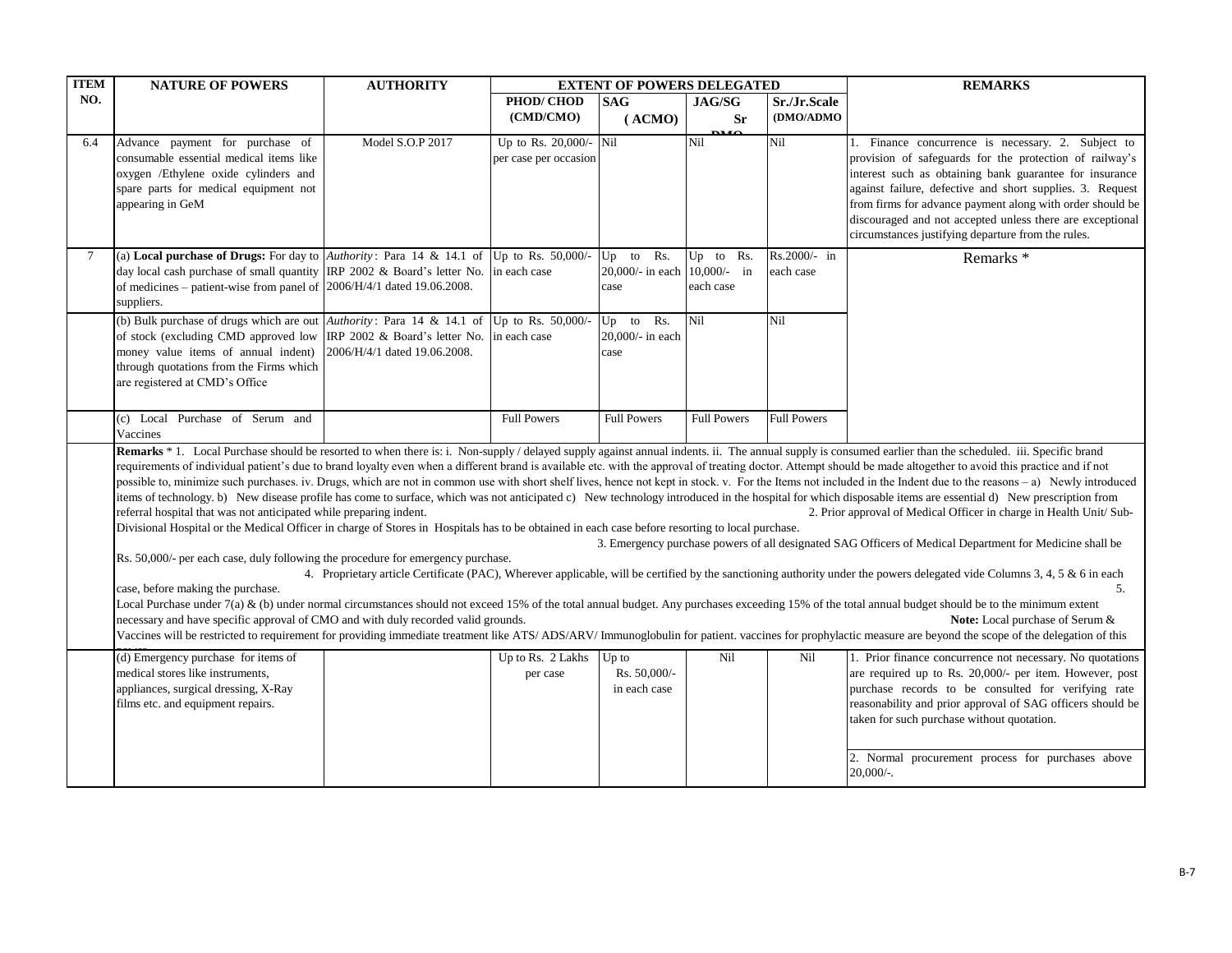| <b>ITEM</b> | <b>NATURE OF POWERS</b>                                                                                                                                                                       | <b>AUTHORITY</b>                                                                                                                          |                                | <b>EXTENT OF POWERS DELEGATED</b>                                                                                 |                                                |                           | <b>REMARKS</b>                                                                                                                                                                                                                                                                                                                                                                                                                                                                                                                                                                                                                                                       |
|-------------|-----------------------------------------------------------------------------------------------------------------------------------------------------------------------------------------------|-------------------------------------------------------------------------------------------------------------------------------------------|--------------------------------|-------------------------------------------------------------------------------------------------------------------|------------------------------------------------|---------------------------|----------------------------------------------------------------------------------------------------------------------------------------------------------------------------------------------------------------------------------------------------------------------------------------------------------------------------------------------------------------------------------------------------------------------------------------------------------------------------------------------------------------------------------------------------------------------------------------------------------------------------------------------------------------------|
| NO.         |                                                                                                                                                                                               |                                                                                                                                           | PHOD/CHOD<br>(CMD/CMO)         | <b>SAG</b><br>(ACMO)                                                                                              | JAG/SG<br><b>Sr</b><br>$\mathbf{D} \mathbf{M}$ | Sr./Jr.Scale<br>(DMO/ADMO |                                                                                                                                                                                                                                                                                                                                                                                                                                                                                                                                                                                                                                                                      |
| 8           | (a) Purchase of blood for transfusion<br>from recognized blood banks in<br>emergencies.                                                                                                       | Authority: Para 639(6) of<br>IRMM.                                                                                                        | <b>Full Powers</b>             | <b>Full Powers</b>                                                                                                | <b>Full Powers</b>                             | <b>Full Powers</b>        | Finance concurrence is not necessary.                                                                                                                                                                                                                                                                                                                                                                                                                                                                                                                                                                                                                                |
|             | (b) To sanction local purchase of blood Authority: RB's letter no.<br>and blood products from Non-Govt.<br>Institutions including vaccines.                                                   | 62/F/PM/PE/7/3 dtd. 07.06.63                                                                                                              | <b>Full Powers</b>             | <b>Full Power</b>                                                                                                 | Nil                                            | Nil                       |                                                                                                                                                                                                                                                                                                                                                                                                                                                                                                                                                                                                                                                                      |
| 9           | Purchase of family planning medicines, Authority: Board's letter No.<br>publicity/advertising material and other 98/H(FW)/1/1/Pt dt. 18.9.98.<br>conveyance related expenditure for<br>camps. |                                                                                                                                           | <b>Full Powers</b>             | Up to Rs. $5000/-$ Up to Rs.<br>in each case                                                                      | $2000/-$ in each<br>case                       | Nil                       | 1 Finance concurrence is necessary.                                                                                                                                                                                                                                                                                                                                                                                                                                                                                                                                                                                                                                  |
| 10          | Procurement of artificial limbs from<br>Govt./ recognized institutions, including letter No. 80/H/ 6-4/33 dated<br>advance payment therefor.                                                  | Authority: 1 Railway Board's<br>13.03.1985. 2. 85/H/6/-4/9 3.<br>Para-637(ii) of IRMM                                                     | <b>Full Powers</b>             | <b>Full Powers</b>                                                                                                | Up to Rs.<br>5,000/- in each<br>case           | Nil                       | 1 Finance concurrence is not necessary.                                                                                                                                                                                                                                                                                                                                                                                                                                                                                                                                                                                                                              |
| -11         | Drawl of advance for                                                                                                                                                                          |                                                                                                                                           |                                |                                                                                                                   |                                                |                           |                                                                                                                                                                                                                                                                                                                                                                                                                                                                                                                                                                                                                                                                      |
|             | a) sterilization camp                                                                                                                                                                         | Authority: 1 Railway Board's Ltr. Full Powers<br>No.98/H(FW)/1/1 Pt dated<br>18.09.1998 2 Railway Board's<br>Ltr. No.99/H(FW)/1/1/J dated |                                | <b>Full Powers</b>                                                                                                | <b>Full Powers</b>                             | Nil                       | 1 Finance concurrence is necessary.<br>2 Subject to rendering accounts to the concerned Accounts<br>Officer within 15 days from the date of the event to clear<br>the advance outstanding against CMD/CMO.                                                                                                                                                                                                                                                                                                                                                                                                                                                           |
|             | b) Health/Family welfare camps and<br>other health promoting activity                                                                                                                         | 02.08.1999                                                                                                                                | <b>Full Powers</b><br>per case | Up to Rs.<br>10,000/- in each<br>case                                                                             | Up to Rs.<br>3000/- in each<br>case            | Nil                       |                                                                                                                                                                                                                                                                                                                                                                                                                                                                                                                                                                                                                                                                      |
| 12          | Incurring expenditure towards:                                                                                                                                                                |                                                                                                                                           |                                |                                                                                                                   |                                                |                           |                                                                                                                                                                                                                                                                                                                                                                                                                                                                                                                                                                                                                                                                      |
|             | a) Repair and servicing of X-Ray and Authority: Para 405 of IRMM<br>other electric/ electronic therapeutic<br>apparatus including other medical<br>equipment & apparatus.                     | Board's letter No. 83/F (3)/PW-<br>7/1dt. 2.3.94.                                                                                         | <b>Full Powers</b>             | Up to 2 lakhs Nil<br>with finance<br>concurrance<br>and up to Rs.<br>$10,000/-$<br>without finance<br>concurrance |                                                | Nil                       | Finance concurrence is required if the expenditure<br>exceeds Rs. 25000/- on each occasion.<br>Repairs can be undertaken on single quotation from OEM,<br>authorized dealer, or agent or 3 quotations from reputed<br>3 Powers<br>firms.<br>delegated includes cost of spares replaced by the Firm<br>entrusted with repairs.<br>Advance payments can be made by CMO only up to Rs.<br>5000/- with finance concurrence and on furnishing a bank<br>$5^{\circ}$<br>guarantee.<br>Purchase of spares required for replacements to carry out<br>repairs either departmentally or through outside Firms is<br>governed by the delegation of powers under Stores matters. |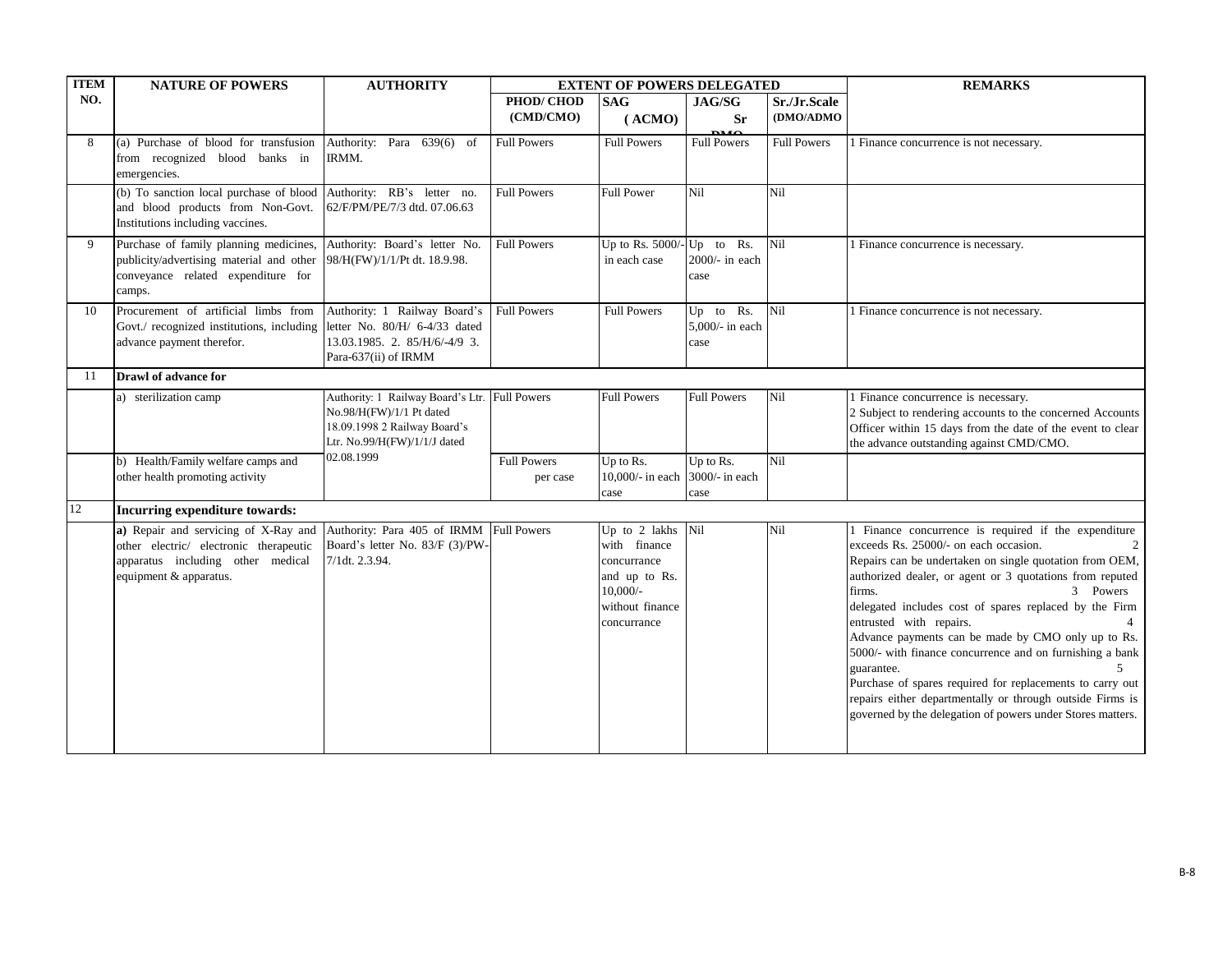| <b>ITEM</b> | <b>NATURE OF POWERS</b>                                                                                                                                                                                                                                                                                                                                                                                                                                                                                                 | <b>AUTHORITY</b>                                                                                                                                                                                                                                                  |                    | <b>EXTENT OF POWERS DELEGATED</b> |                                             |                         | <b>REMARKS</b>                                                                                                                                                                                                                                                         |
|-------------|-------------------------------------------------------------------------------------------------------------------------------------------------------------------------------------------------------------------------------------------------------------------------------------------------------------------------------------------------------------------------------------------------------------------------------------------------------------------------------------------------------------------------|-------------------------------------------------------------------------------------------------------------------------------------------------------------------------------------------------------------------------------------------------------------------|--------------------|-----------------------------------|---------------------------------------------|-------------------------|------------------------------------------------------------------------------------------------------------------------------------------------------------------------------------------------------------------------------------------------------------------------|
| NO.         |                                                                                                                                                                                                                                                                                                                                                                                                                                                                                                                         |                                                                                                                                                                                                                                                                   | PHOD/CHOD          | <b>SAG</b>                        | <b>JAG/SG</b>                               | Sr./Jr.Scale            |                                                                                                                                                                                                                                                                        |
|             |                                                                                                                                                                                                                                                                                                                                                                                                                                                                                                                         |                                                                                                                                                                                                                                                                   | (CMD/CMO)          | (ACMO)                            | <b>Sr</b><br>$\mathbf{D} \mathbf{M} \Omega$ | (DMO/ADMO               |                                                                                                                                                                                                                                                                        |
|             | b) supply of dietary articles:                                                                                                                                                                                                                                                                                                                                                                                                                                                                                          | Authority: Para 405 of IRMM                                                                                                                                                                                                                                       | Full Power         | <b>Full Power</b>                 | <b>Full Power</b>                           | Sr. Scale Full          | 1. Finance concurrence is necessary. 2. Subject to                                                                                                                                                                                                                     |
|             | i) Open/Limited tender                                                                                                                                                                                                                                                                                                                                                                                                                                                                                                  | Board's letter No. 83/F (3)/PW                                                                                                                                                                                                                                    |                    |                                   |                                             | powers on               | observance of tender procedures.                                                                                                                                                                                                                                       |
|             |                                                                                                                                                                                                                                                                                                                                                                                                                                                                                                                         | 7/1dt. 2.3.94.                                                                                                                                                                                                                                                    |                    |                                   |                                             | limited tender<br>basis |                                                                                                                                                                                                                                                                        |
|             | ii) Single Tender                                                                                                                                                                                                                                                                                                                                                                                                                                                                                                       |                                                                                                                                                                                                                                                                   | <b>Full Powers</b> | Nil                               | Nil                                         | Nil                     |                                                                                                                                                                                                                                                                        |
|             | c) Washing of linen                                                                                                                                                                                                                                                                                                                                                                                                                                                                                                     |                                                                                                                                                                                                                                                                   | <b>Full Powers</b> | <b>Full Power</b>                 | <b>Full Power</b>                           | Nil                     | 1. Finance concurrence is necessary. 2. Subject to<br>mechanical laundry facilities not being available or not<br>functioning in the Medical department. 3. Observe Tender<br>procedure.                                                                               |
|             | Open/Limited Tender                                                                                                                                                                                                                                                                                                                                                                                                                                                                                                     |                                                                                                                                                                                                                                                                   |                    |                                   |                                             |                         |                                                                                                                                                                                                                                                                        |
|             | d) Purchase of Milk for in-patients in<br>Railway Hospitals.                                                                                                                                                                                                                                                                                                                                                                                                                                                            |                                                                                                                                                                                                                                                                   | <b>Full Powers</b> | <b>Full Powers</b>                | Nil                                         | Nil                     | 1. The powers are applicable for purchase of Milk for<br>Railway Hospitals through State Diary Development<br>Corporation/Public Sector or Govt. Undertaking<br>Organization only.                                                                                     |
|             |                                                                                                                                                                                                                                                                                                                                                                                                                                                                                                                         |                                                                                                                                                                                                                                                                   |                    |                                   |                                             |                         | 2. The powers indicated are also applicable for making<br>advance payments for required quantity for a period of one<br>month and for payment of increased rates as and when<br>revised without Finance Concurrence.                                                   |
| 13          | a) Fixing up of contracts for transport of Authority: OSD/Medical Note<br>refuse and rubbish from railway premises No.92/H/4/15 Pt. dt.5.2.98.<br>including desilting of drains and septic<br>tanks and similar other works                                                                                                                                                                                                                                                                                             |                                                                                                                                                                                                                                                                   | <b>Full Powers</b> | <b>Full Powers</b>                | <b>Full Powers</b>                          | Nil                     | 1. Finance concurrence is necessary. 2. Tender procedure<br>to be followed. 3. In extreme cases of breakdown of<br>conservancy services/ hospital wastes, contracts may be<br>fixed without calling tenders for a period of three months<br>without further extension. |
|             | b) Fixing up of contracts for disposal of Authority: OSD/Medical Note<br>hospital waste                                                                                                                                                                                                                                                                                                                                                                                                                                 | No.92/H/4/15 Pt. dt.5.2.98.                                                                                                                                                                                                                                       | <b>Full Powers</b> | <b>Full Powers</b>                | <b>Full Powers</b>                          | Nil                     |                                                                                                                                                                                                                                                                        |
|             | c) Invitation of advertised tender for<br>matters necessary or incidental to<br>sanitation in Railway Colonies, Hospitals, 15.11.2002 CS No. 11 dtd.<br>Health Units where sanitation is under<br>Medical Department and full/part time<br>Health Inspectors are posted, with prior  04.01.2007. CS.No. 02 dtd.<br>finance concurrence and specific<br>availability of funds for the following<br>items.<br>. Pest Control contracts<br>ii. Specialized contracts involving large<br>components of mechanized cleaning. | Authority: 1. Rly. Bd letter no.<br>99/TG-IV/sanitation Policy dtd<br>05.02.03 and JPO No. 177-<br>MC/O/cleanliness/2006 dtd<br>07.10.2011. 2. Para 910 of<br>Indian Railway Medical Manual<br>2000, Railway Board's letter no.<br>2011/H-1/10/6 dated 28.01.2011 | <b>Full Powers</b> | Up to $Rs.40$<br>Lakhs per case   | Nil                                         | Nil                     |                                                                                                                                                                                                                                                                        |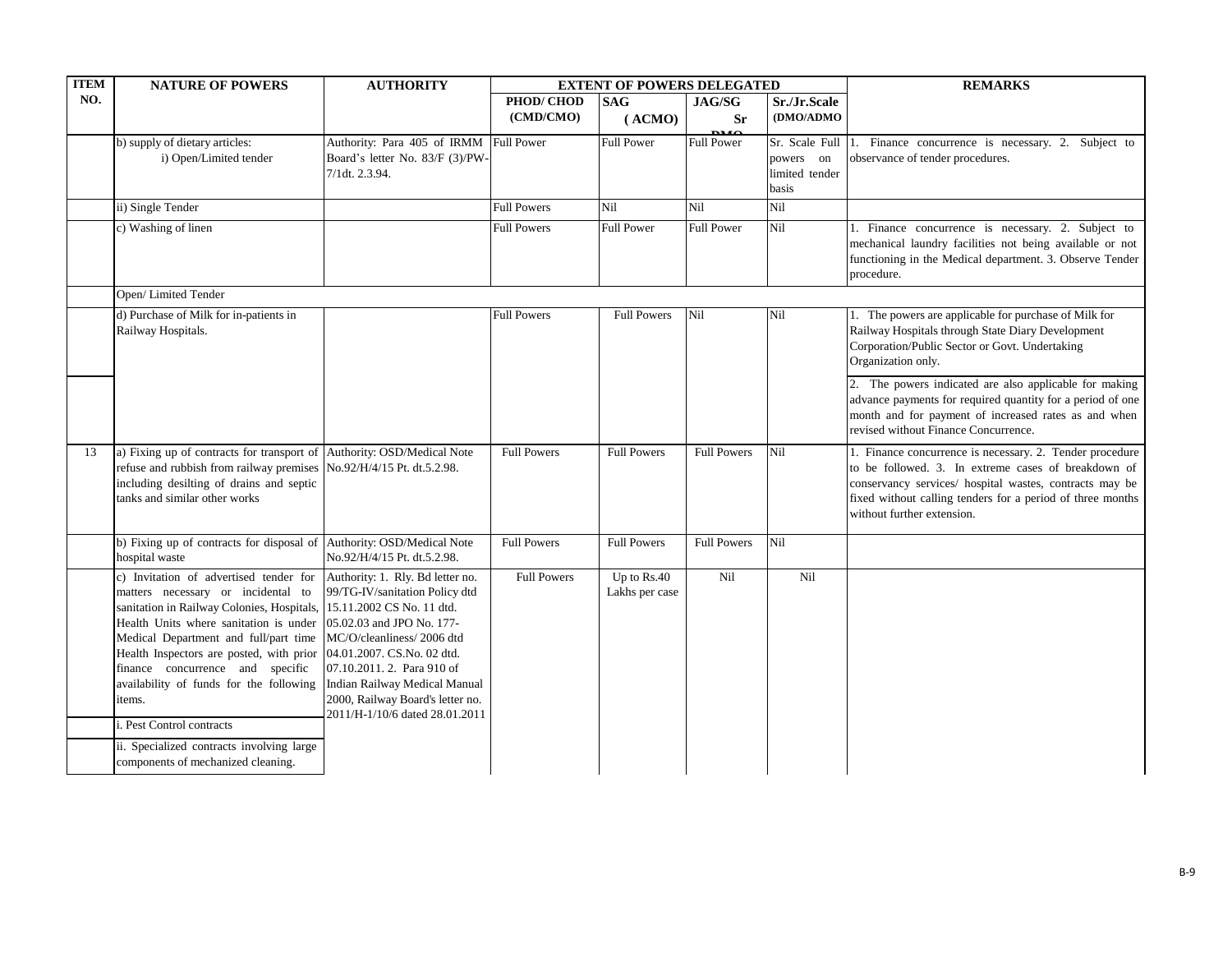| <b>ITEM</b> | <b>NATURE OF POWERS</b>                                                                                                                                                                                                                                                                          | <b>AUTHORITY</b>               |                                          | <b>EXTENT OF POWERS DELEGATED</b> |                          |              | <b>REMARKS</b>                                                                                                                                                                                                      |  |
|-------------|--------------------------------------------------------------------------------------------------------------------------------------------------------------------------------------------------------------------------------------------------------------------------------------------------|--------------------------------|------------------------------------------|-----------------------------------|--------------------------|--------------|---------------------------------------------------------------------------------------------------------------------------------------------------------------------------------------------------------------------|--|
| NO.         |                                                                                                                                                                                                                                                                                                  |                                | PHOD/CHOD                                | <b>SAG</b>                        | <b>JAG/SG</b>            | Sr./Jr.Scale |                                                                                                                                                                                                                     |  |
|             |                                                                                                                                                                                                                                                                                                  |                                | (CMD/CMO)                                | (ACMO)                            | <b>Sr</b><br><b>DILO</b> | (DMO/ADMO    |                                                                                                                                                                                                                     |  |
|             | iii. Contracting one time cleaning of any                                                                                                                                                                                                                                                        |                                |                                          |                                   |                          |              |                                                                                                                                                                                                                     |  |
|             | area.                                                                                                                                                                                                                                                                                            |                                |                                          |                                   |                          |              |                                                                                                                                                                                                                     |  |
|             | iv. Invitation and acceptance of special                                                                                                                                                                                                                                                         |                                |                                          |                                   |                          |              |                                                                                                                                                                                                                     |  |
|             | limited tender for Disposal of Bio-<br>medical wastes of Railway Hospital from                                                                                                                                                                                                                   |                                |                                          |                                   |                          |              |                                                                                                                                                                                                                     |  |
|             | agencies authorized by respective State                                                                                                                                                                                                                                                          |                                |                                          |                                   |                          |              |                                                                                                                                                                                                                     |  |
|             | Pollution Control Board (SPCB)/ State                                                                                                                                                                                                                                                            |                                |                                          |                                   |                          |              |                                                                                                                                                                                                                     |  |
|             | Government.                                                                                                                                                                                                                                                                                      |                                |                                          |                                   |                          |              |                                                                                                                                                                                                                     |  |
|             | Note.                                                                                                                                                                                                                                                                                            |                                |                                          |                                   |                          |              |                                                                                                                                                                                                                     |  |
|             | 1 This item shall not be exercised for any class of stations.                                                                                                                                                                                                                                    |                                |                                          |                                   |                          |              |                                                                                                                                                                                                                     |  |
|             | 2 Normal procedure of tender for procurement of tools and plants under these activities should be followed through Stores.                                                                                                                                                                       |                                |                                          |                                   |                          |              |                                                                                                                                                                                                                     |  |
|             | 3 Purchase of tools and plants must be restricted for the purpose of mechanized cleaning only.                                                                                                                                                                                                   |                                |                                          |                                   |                          |              |                                                                                                                                                                                                                     |  |
|             | 4 Payment may be made under demand 16.                                                                                                                                                                                                                                                           |                                |                                          |                                   |                          |              |                                                                                                                                                                                                                     |  |
|             | 5 The Power for various stages of tendering, operation of contracts, extension of dates of completion, penalties, termination, etc. should be as per powers given in SOP on Work matters                                                                                                         |                                |                                          |                                   |                          |              |                                                                                                                                                                                                                     |  |
|             | 6 The estimate for conservancy contracts/tender, conditions will need to be formulated by the concerned executive department and thereafter be submitted for Headquarters scrutiny prior to invitation of bids for<br>first time and later on if there is any modification in tender conditions. |                                |                                          |                                   |                          |              |                                                                                                                                                                                                                     |  |
|             | 7 Powers can be exercised subject to budget allotment being made.                                                                                                                                                                                                                                |                                |                                          |                                   |                          |              |                                                                                                                                                                                                                     |  |
|             |                                                                                                                                                                                                                                                                                                  |                                |                                          |                                   |                          |              |                                                                                                                                                                                                                     |  |
|             | d) Purchase of tools and plants required Authority: Rly.Bd letter no.<br>for carrying out various sanitation related 99/TG-IV/sanitation Policy                                                                                                                                                  |                                | Full Powers up to<br>Rs. 1 Laks per case | up to Rs.<br>50,000/- Lakh        | Nil                      | Nil          |                                                                                                                                                                                                                     |  |
|             | activities such as pest control, large dated 15.11.2002 CS No. 11                                                                                                                                                                                                                                |                                |                                          | per case                          |                          |              |                                                                                                                                                                                                                     |  |
|             | components of mechanized cleaning, etc. dtd. 5.2.03 and JPO No. 177-                                                                                                                                                                                                                             |                                |                                          |                                   |                          |              |                                                                                                                                                                                                                     |  |
|             |                                                                                                                                                                                                                                                                                                  | MC/O/Cleanliness/2006 dtd.     |                                          |                                   |                          |              |                                                                                                                                                                                                                     |  |
|             |                                                                                                                                                                                                                                                                                                  | 4.1.2007.                      |                                          |                                   |                          |              |                                                                                                                                                                                                                     |  |
|             | NOTE:                                                                                                                                                                                                                                                                                            |                                |                                          |                                   |                          |              |                                                                                                                                                                                                                     |  |
|             | 1 This item will not be exercised for any class of stations.                                                                                                                                                                                                                                     |                                |                                          |                                   |                          |              |                                                                                                                                                                                                                     |  |
|             | 2. Normal procedure of tender for procurement of tools and plants under these activities should be followed through Stores.                                                                                                                                                                      |                                |                                          |                                   |                          |              |                                                                                                                                                                                                                     |  |
|             | 3. Purchase of tools and plants must be restricted for the purpose of mechanized cleaning only.                                                                                                                                                                                                  |                                |                                          |                                   |                          |              |                                                                                                                                                                                                                     |  |
|             | 4. Payment may be made under demand No. 16.                                                                                                                                                                                                                                                      |                                |                                          |                                   |                          |              |                                                                                                                                                                                                                     |  |
|             | 5. The power for various stages of tendering, operation of contracts, extension of dates of completion, penalties, termination, etc. should be as per powers given in SOP on works matters                                                                                                       |                                |                                          |                                   |                          |              |                                                                                                                                                                                                                     |  |
|             | first time and later on if there is any modification in tender conditions.                                                                                                                                                                                                                       |                                |                                          |                                   |                          |              | 6. The estimate for conservancy contracts/tender, condition will need to be formulated by the concerned executive department and thereafter be submitted for Head Quarters scrutiny prior to invitation of bids for |  |
|             | 7. Powers can be exercised subject to budget allotment being made.                                                                                                                                                                                                                               |                                |                                          |                                   |                          |              |                                                                                                                                                                                                                     |  |
| 14          | Waiver of hospital charges in respect of                                                                                                                                                                                                                                                         | Authority: Item No. 27 of GM's | Full powers                              | Up to Rs. 5000/-                  | Up to Rs.                | Nil          | 1 Finance concurrence is necessary when the amount                                                                                                                                                                  |  |
|             | non-railway patients                                                                                                                                                                                                                                                                             | delegation.                    |                                          | per case                          | $2000/-$ per case        |              | exceeds Rs. 1000/-                                                                                                                                                                                                  |  |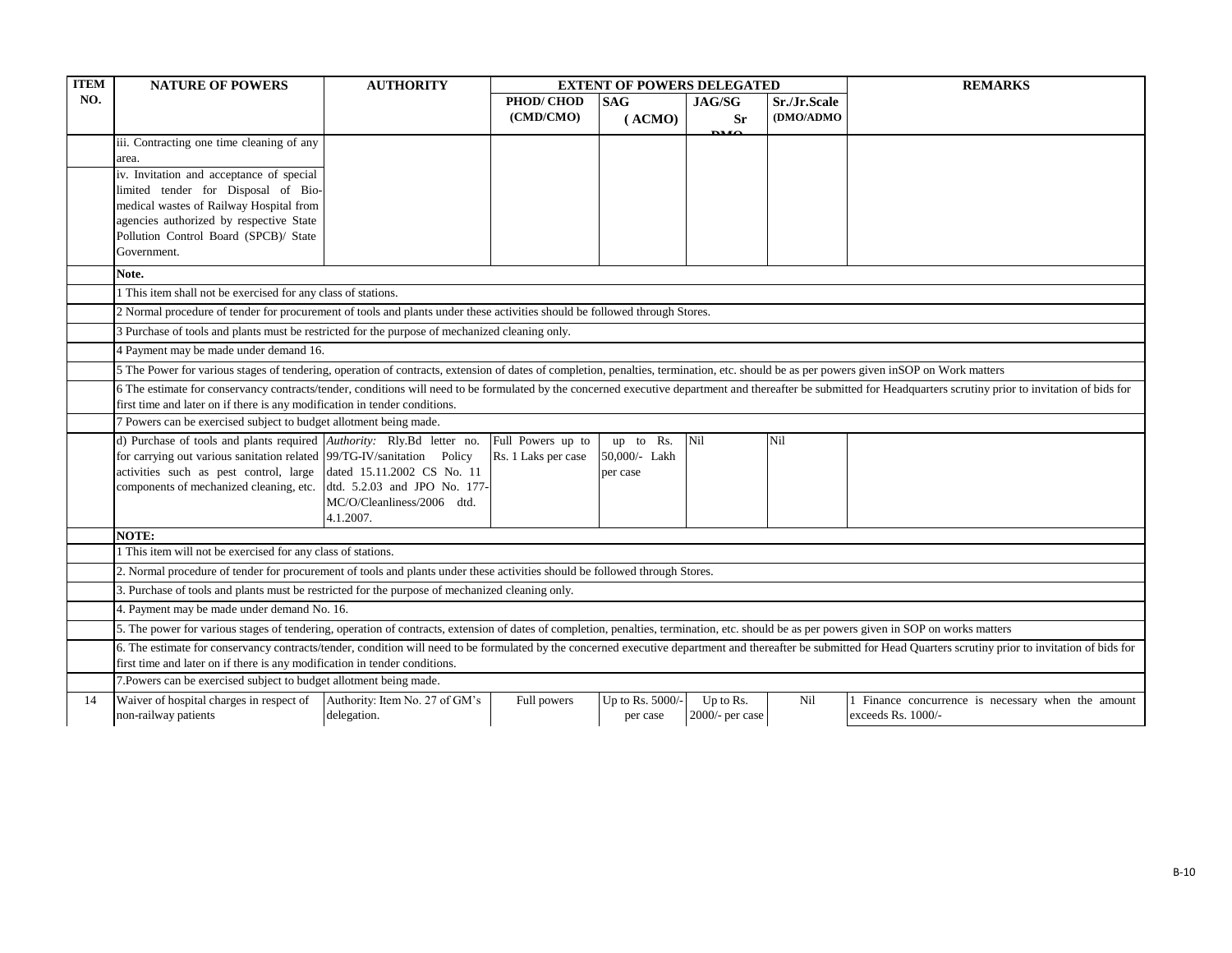| <b>ITEM</b> | <b>NATURE OF POWERS</b>                                                                                                                | <b>AUTHORITY</b>                                               |                                                                                  | <b>EXTENT OF POWERS DELEGATED</b>                                |                                                                 |                                                                                                            | <b>REMARKS</b>                                                                                                                                                                                                                                                                       |
|-------------|----------------------------------------------------------------------------------------------------------------------------------------|----------------------------------------------------------------|----------------------------------------------------------------------------------|------------------------------------------------------------------|-----------------------------------------------------------------|------------------------------------------------------------------------------------------------------------|--------------------------------------------------------------------------------------------------------------------------------------------------------------------------------------------------------------------------------------------------------------------------------------|
| NO.         |                                                                                                                                        |                                                                | PHOD/CHOD<br>(CMD/CMO)                                                           | <b>SAG</b><br>(ACMO)                                             | <b>JAG/SG</b><br><b>Sr</b><br>DJ 17                             | Sr./Jr.Scale<br>(DMO/ADMO                                                                                  |                                                                                                                                                                                                                                                                                      |
|             |                                                                                                                                        |                                                                |                                                                                  |                                                                  |                                                                 |                                                                                                            | 2. These powers are to be exercised in respect of deserving<br>indigent non-railway cases admitted in railway hospital in<br>emergent circumstances only.<br>3. For<br>SAG/JAG/SG cases report to be put to CMD/CMO.                                                                 |
| 15          | (a) Supply of Medical stores Imposition<br>and waiver of penalties for failure to<br>deliver medical stores within stipulated<br>time. | Authority:<br>Item 4 of 132-S.                                 | Full Powers in<br>respect of purchases<br>made under his own<br>purchase powers. | Nil                                                              | Nil                                                             | Nil                                                                                                        | 1 Finance concurrence is necessary.                                                                                                                                                                                                                                                  |
|             | (b) Acceptance of excess or shortage in<br>quantities received against supply orders                                                   | Authority:<br>Item 5 of 132-S.                                 | <b>Full Powers</b>                                                               | Nil                                                              | Nil                                                             | Nil                                                                                                        | Finance concurrence is necessary.<br>2 Subject to provisions of Para 441-S.                                                                                                                                                                                                          |
|             | placed.                                                                                                                                |                                                                |                                                                                  |                                                                  |                                                                 |                                                                                                            | Note: Prior finance concurrence is required for extension<br>of delivery in the following cases vide Para 445-S.                                                                                                                                                                     |
|             | (c) Extension to the period of delivery                                                                                                | Authority: Board's letter no.<br>86/RS(G) 779/12 dt 02-01-1987 | <b>Full Powers</b>                                                               | Full Powers in<br>respect of<br>purchases made                   | Full Powers in<br>respect of<br>purchases made                  | Nil                                                                                                        | i. Where the rate in the contract was accepted against other<br>lower tenders in consideration of the date of<br>delivery<br>consideration of the date of delivery                                                                                                                   |
|             |                                                                                                                                        |                                                                |                                                                                  | under his own<br>purchase powers.                                | under his own<br>purchase powers.                               |                                                                                                            | ii. where loss or damage is caused on account of late<br>delivery.                                                                                                                                                                                                                   |
|             | (d) Cancellation of orders placed                                                                                                      | Authority:<br>Item 5 of 132-S.                                 | <b>Full Powers</b>                                                               | Full Power in                                                    | <b>Full Power</b>                                               | Full Powers in<br>respect of                                                                               | iii. For item No. $15(c)$                                                                                                                                                                                                                                                            |
|             |                                                                                                                                        |                                                                |                                                                                  | respect of<br>purchases made<br>under his own<br>purchase powers | in respect of<br>purchases<br>made under<br>his own<br>purchase | orders placed<br>under his<br>power of<br>purchase.                                                        | 3. Subject to reasons being recorded for such cancellation<br>and that there are no financial repercussions as a result of<br>cancellation. Authority: Item 5 of 132-S.                                                                                                              |
|             |                                                                                                                                        |                                                                |                                                                                  |                                                                  | powers                                                          |                                                                                                            | 4. Vetting of purchase order will be necessary if the value<br>exceeds Rs. 4 lakhs.                                                                                                                                                                                                  |
|             | (e) Acceptance of stores dispatched after<br>the expiry of delivery period by the                                                      | Authority: Rly. Bd.'s L. No.<br>2007/RS(G)/779/1 dt.           | Full Powers as per<br>tender accepted by                                         | <b>Full Powers as</b><br>per tender                              | <b>Full Powers as</b><br>per tender                             | Nil                                                                                                        | (a) Delay up to 6 months for valued up to Rs. 3 lakhs.                                                                                                                                                                                                                               |
|             | consignee                                                                                                                              | 28.07.2008                                                     | them                                                                             | accepted by<br>them                                              | accepted by<br>them                                             |                                                                                                            | (b) Delay up to 21 days for orders valued between Rs. 3<br>lakhs to Rs. 6 lakhs provided the initial delivery period<br>does not exceed 6 months                                                                                                                                     |
|             |                                                                                                                                        |                                                                |                                                                                  |                                                                  |                                                                 |                                                                                                            | Note: For all other orders, valued over Rs. 6 lakhs prior<br>extension of delivery period from the purchase office will<br>be necessary.                                                                                                                                             |
| 16          | Admission of Non-Railway patients in<br>Railway Hospitals                                                                              | Authority:<br>Para 622 of IRMM                                 | Full powers                                                                      | <b>Full Power</b>                                                | <b>Full Power</b>                                               | $\overline{IC}$ of the<br>Hospital/<br><b>Health Units</b><br>Full<br>power up to<br>$\alpha$ <sup>t</sup> | 1. Finance concurrence is not necessary. 2. Subject to<br>availability of spare accommodation after meeting the<br>requirements of the Railway staff and their families. 3. The<br>prescribed charges under the relevant rules should be<br>recovered from the patients so admitted. |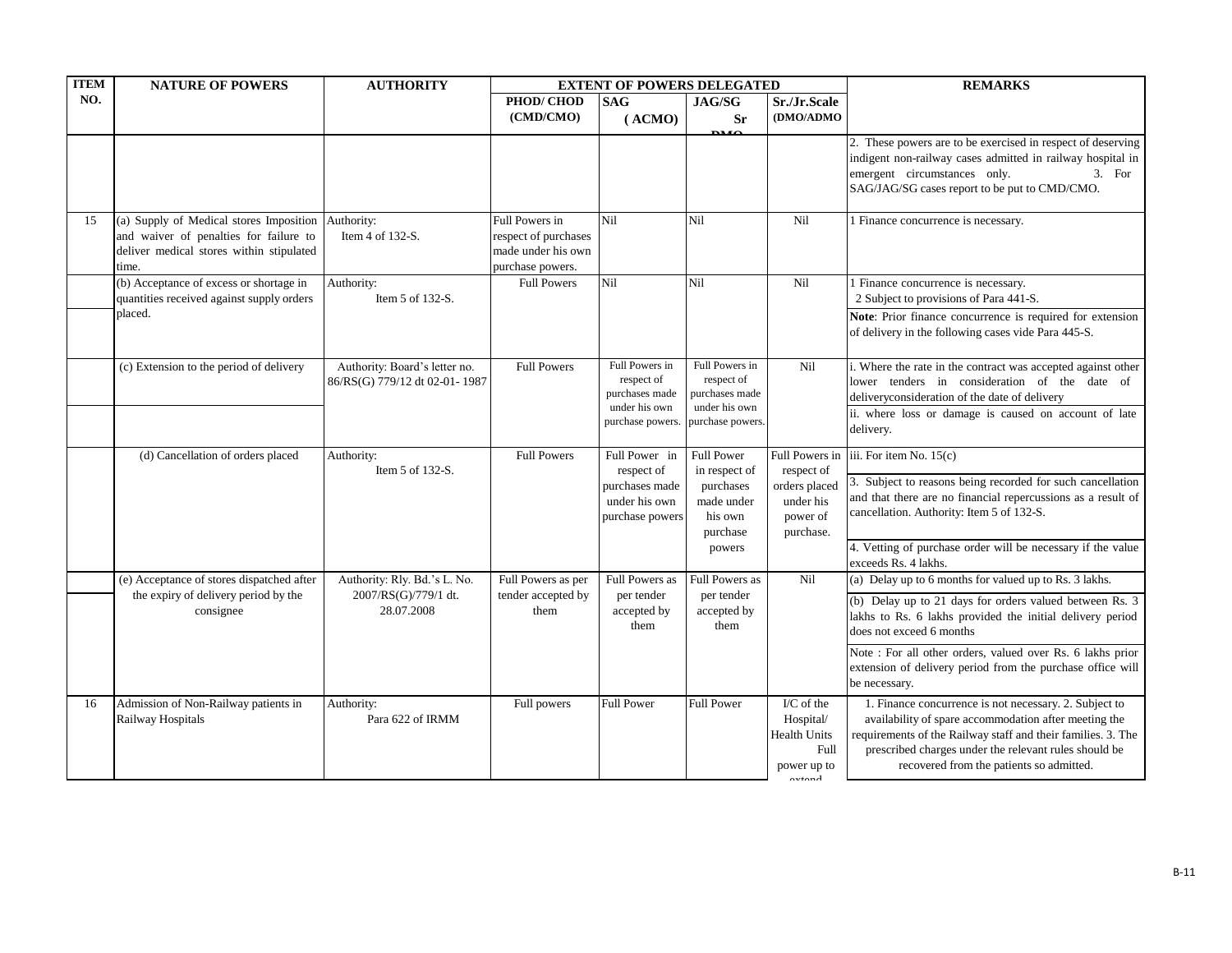| <b>ITEM</b> | <b>NATURE OF POWERS</b>                                                                                                                                    | <b>AUTHORITY</b>                                                                                                      |                                   | <b>EXTENT OF POWERS DELEGATED</b>   |                                                    |                           | <b>REMARKS</b>                                                                                                                                                                                                                                                                  |                                                                                                                                                                                                                                                                                                                                                                                                                                                                                     |
|-------------|------------------------------------------------------------------------------------------------------------------------------------------------------------|-----------------------------------------------------------------------------------------------------------------------|-----------------------------------|-------------------------------------|----------------------------------------------------|---------------------------|---------------------------------------------------------------------------------------------------------------------------------------------------------------------------------------------------------------------------------------------------------------------------------|-------------------------------------------------------------------------------------------------------------------------------------------------------------------------------------------------------------------------------------------------------------------------------------------------------------------------------------------------------------------------------------------------------------------------------------------------------------------------------------|
| NO.         |                                                                                                                                                            |                                                                                                                       | PHOD/CHOD<br>(CMD/CMO)            | <b>SAG</b><br>(ACMO)                | JAG/SG<br><b>Sr</b>                                | Sr./Jr.Scale<br>(DMO/ADMO |                                                                                                                                                                                                                                                                                 |                                                                                                                                                                                                                                                                                                                                                                                                                                                                                     |
| 17          | Medical Boards-holding for                                                                                                                                 | Authority:<br>1. Board's letter                                                                                       | <b>Full Power</b>                 | Nil                                 | Nil                                                | extend<br>permissible.    | 1. Finance concurrence is not necessary. 2. Exercise of<br>powers by MD/CMS is subject to standing medical boards                                                                                                                                                               |                                                                                                                                                                                                                                                                                                                                                                                                                                                                                     |
|             | i) Decategorisation                                                                                                                                        | No.98/H/5/14 dt.6.4.99.2.<br>Board's letter. No. 85/H/5/10 dt                                                         |                                   |                                     |                                                    |                           | being nominated by CMD/CMO, if not in existence.                                                                                                                                                                                                                                |                                                                                                                                                                                                                                                                                                                                                                                                                                                                                     |
|             | ii) Invalidation                                                                                                                                           | 31.12.96                                                                                                              | <b>Full Powers</b>                | Nil                                 | Nil                                                | Nil                       |                                                                                                                                                                                                                                                                                 |                                                                                                                                                                                                                                                                                                                                                                                                                                                                                     |
| 18          | Naked Eye Vision - Relaxation of<br>medical board                                                                                                          | Authority - Para 512 Note 8 of<br><b>IRMM</b>                                                                         | Nil                               | Nil                                 | Nil                                                | Nil                       |                                                                                                                                                                                                                                                                                 |                                                                                                                                                                                                                                                                                                                                                                                                                                                                                     |
| 19          | Acceptance of gifts by Railway Hospitals<br>on behalf of the medical department                                                                            |                                                                                                                       | <b>Full Powers</b>                | <b>Full Powers</b>                  | <b>Full Powers</b>                                 | <b>Full Powers</b>        | 1. Finance concurrence is not necessary. Subject to<br>advising CMD/CMO, FA&CAO and CAO/R of such gifts<br>as part of hospital dead stock                                                                                                                                       |                                                                                                                                                                                                                                                                                                                                                                                                                                                                                     |
| 20          | a) Saction fror special dianositic<br>investigation in non-railway identified<br>institution for service/cosultation<br>rendered for cases referred by AMA | Authority<br>1. Rly.Bd letter<br>No.2011/H/6-4/Policy: dated<br>12.12.2012 2.Para 664(i) IRMM                         | <b>Full Powers</b>                | Up to Rs.<br>15000/- ineach<br>case | Nil                                                | Nil                       | 1. Finance concurrence is not necessary. Subject to<br>advising CMD/CMO, FA&CAO and CAO/R of such gifts<br>as part of hospital dead stock                                                                                                                                       |                                                                                                                                                                                                                                                                                                                                                                                                                                                                                     |
| 20          | b) Referral of Rly. beneficiaries to Non-<br>Railway Medical Institutions for PET<br>Scan                                                                  | - 2000. 3.2017/Trans/01/Policy<br>dtd 18.10.2017                                                                      |                                   | Full powers                         | As per details in Nil<br>remarks<br>Column No. 01. |                           | Nil                                                                                                                                                                                                                                                                             | 1 Limit of Sanction: Up to Rs. 21,000/- for NABL<br>accredited Labs/Hospitals and Rs. 17,850/- for non-NABL<br>accredited Labs/Hospitals. 2. The cases where the cost of<br>PET scan exceeds the limit of Rs. 21,000/- (NABL<br>accredited) or Rs. 17,850/- (Non-NABL Accredited) should<br>be referred to the Ministry of Rlys duly concurred by the<br>FA&CAO. 3. Treating doctor to recommend 4.<br>MD/CMO/CMS or any other doctor nominated by<br>MD/CMO/CMS to accord approval |
|             |                                                                                                                                                            |                                                                                                                       |                                   |                                     |                                                    |                           | Note for item 20: Health Unit with one doctor will have an<br>imprest of Rs. 30,000/- subject to maximum of Rs. 1,500/-<br>per investigation and for Health Unit with more than one<br>doctor an imprest of Rs. 60,000/- subject to maximum of<br>Rs. 1,500/- per investigation |                                                                                                                                                                                                                                                                                                                                                                                                                                                                                     |
| 21          | To sanction the cost of special drugs for Authority:<br>TB/AIDS patients treated in non-railway<br>sanatoria /hospitals                                    | 1. Railway Board's Ltr.<br>No.F(X)II-68/PW-4/97 dt.<br>21.7.69.<br>2. Railway Board's Ltr.<br>No.78/H/S/3 dt. 5.7.78. | Up to Rs. 2,500/- Nil<br>per case |                                     | Nil                                                | Nil                       | 1 Finance concurrence is not necessary.                                                                                                                                                                                                                                         |                                                                                                                                                                                                                                                                                                                                                                                                                                                                                     |
| 22          | Sanction of estimates for purchase of<br>medical equipment                                                                                                 | Authority: Item No. 40 of GM's<br>delegation                                                                          | Full powers                       | Up to $Rs.2$<br>lakh Per Case       | Up to Rs.1<br>lakh Per item                        | Nil                       | 1. Finance vetting is necessary.                                                                                                                                                                                                                                                |                                                                                                                                                                                                                                                                                                                                                                                                                                                                                     |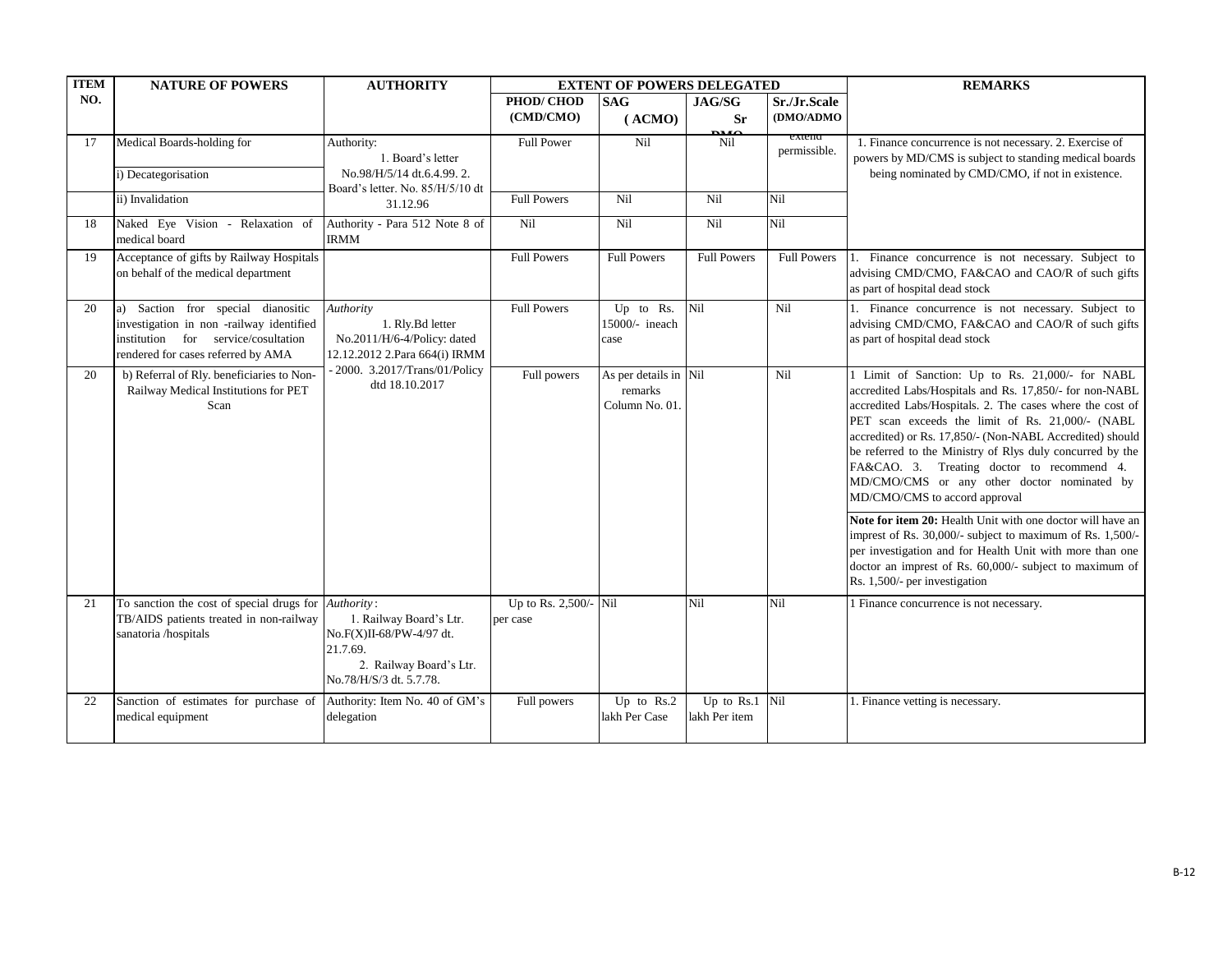| <b>ITEM</b> | <b>NATURE OF POWERS</b>                                                                                                                                                                                                                                                                                                                                                                                                           | <b>AUTHORITY</b>                                                                 |                                  | <b>EXTENT OF POWERS DELEGATED</b>         |                                         |              | <b>REMARKS</b>                                                                                                                                                                                                                                                                                                                                                                                                                   |
|-------------|-----------------------------------------------------------------------------------------------------------------------------------------------------------------------------------------------------------------------------------------------------------------------------------------------------------------------------------------------------------------------------------------------------------------------------------|----------------------------------------------------------------------------------|----------------------------------|-------------------------------------------|-----------------------------------------|--------------|----------------------------------------------------------------------------------------------------------------------------------------------------------------------------------------------------------------------------------------------------------------------------------------------------------------------------------------------------------------------------------------------------------------------------------|
| NO.         |                                                                                                                                                                                                                                                                                                                                                                                                                                   |                                                                                  | PHOD/CHOD                        | <b>SAG</b>                                | JAG/SG                                  | Sr./Jr.Scale |                                                                                                                                                                                                                                                                                                                                                                                                                                  |
|             |                                                                                                                                                                                                                                                                                                                                                                                                                                   |                                                                                  | (CMD/CMO)                        | (ACMO)                                    | <b>Sr</b><br><b>DALO</b>                | (DMO/ADMO    |                                                                                                                                                                                                                                                                                                                                                                                                                                  |
| 23          | Replacement/addition of small medical<br>equipment, bapparatus, appliances<br>including instruments, spares and<br>accessories for Hospital and Dispensaries<br>chargeable to revenue/WMS.                                                                                                                                                                                                                                        | Authority: Board's letter No. Up to Rs 3 Lakhs<br>F.(X)II/2009/PW/10 dt.31.8.15. | per item                         | Up to Rs1 Lakh Nil<br>per item            |                                         | Nil          | 1. Finance concurrence is necessary, if the cost of an item<br>of medical equipment exceeds Rs. 20, 000/-.and for other<br>than medical equipment exceeds Rs. 10,000/-. 2. The<br>powers should be exercised withgreat circumspection and<br>justification for the purchase thoroughly examined. So as<br>not to place undue burden on ordinary Revenue/WMS. 3.<br>The powers cannot be re-delegated below the level of<br>HODs. |
| 24          | Write off and disposal of                                                                                                                                                                                                                                                                                                                                                                                                         |                                                                                  |                                  |                                           |                                         |              |                                                                                                                                                                                                                                                                                                                                                                                                                                  |
|             | i) of articles of glass brokenin transit                                                                                                                                                                                                                                                                                                                                                                                          | Authority: Item No. 18 of 132-S<br>Vol. I.                                       | <b>Full Powers</b>               | Up to Rs.<br>50000/- per case 10000/- per | Up to Rs.<br>case                       | Nil          | 1. To be exercised when no responsibility can be fixed.<br>2.<br>Finance concurrence is not necessary.                                                                                                                                                                                                                                                                                                                           |
|             | ii) through condemnation or destruction <i>Authority</i> :<br>by burning all linens                                                                                                                                                                                                                                                                                                                                               | Para 409 and 411(2) of IRMM                                                      | <b>Full Powers</b>               | <b>Full Powers</b>                        | Nil                                     | Nil          | 1. To be exercised when it cannot be re-used.<br>2. Finance concurrence is not necessary.                                                                                                                                                                                                                                                                                                                                        |
|             | iii) by throwing away at site, scrap<br>articles of no value.                                                                                                                                                                                                                                                                                                                                                                     | Authority: Para 409 and 411(2)<br>of IRMM                                        | <b>Full Powers</b>               | <b>Full Powers</b>                        | Full Powers                             | Nil          | 1. To be done under the supervision of a Gazetted officer.<br>2. Finance<br>concurrence is not necessary.                                                                                                                                                                                                                                                                                                                        |
|             | iv) of tools & plant material & stores in<br>respect of drugs (including expired date<br>medicines) and technical medical<br>equipment formedical stores. viz. fire and<br>other acts of God, book losses of stores,<br>material & tool plants i.e. losses<br>discovered at periodical & special stock<br>verification generally traceable to errors<br>in accounting & impossible to bring<br>home to individual responsibility. |                                                                                  |                                  |                                           |                                         |              |                                                                                                                                                                                                                                                                                                                                                                                                                                  |
|             | a) When a railway employee is in any<br>way responsible                                                                                                                                                                                                                                                                                                                                                                           |                                                                                  | Up to Rs. 1 lakh in<br>each case | Up to Rs.<br>50,000/- in<br>each case     | Up to Rs.<br>$10,000/-$ in<br>each case | Nil          |                                                                                                                                                                                                                                                                                                                                                                                                                                  |
|             | b) When a railway employee is not in<br>any way responsible                                                                                                                                                                                                                                                                                                                                                                       |                                                                                  | Up to Rs. 2 lakhs<br>in case     | Up to Rs. $1$<br>lakhs in case            | Up to Rs.<br>$25,000/-$ in              | Nil          |                                                                                                                                                                                                                                                                                                                                                                                                                                  |
|             | (v) To condemn $\&$ destroy articles of <i>Authority</i> :<br>sanitary stores which have been soiled<br>with night soil.                                                                                                                                                                                                                                                                                                          | Letter no. 98-G/O/Pt. I<br>dated 8.8.90                                          | <b>Full Powers</b>               | <b>Full Power</b>                         | Nil                                     | Nil          |                                                                                                                                                                                                                                                                                                                                                                                                                                  |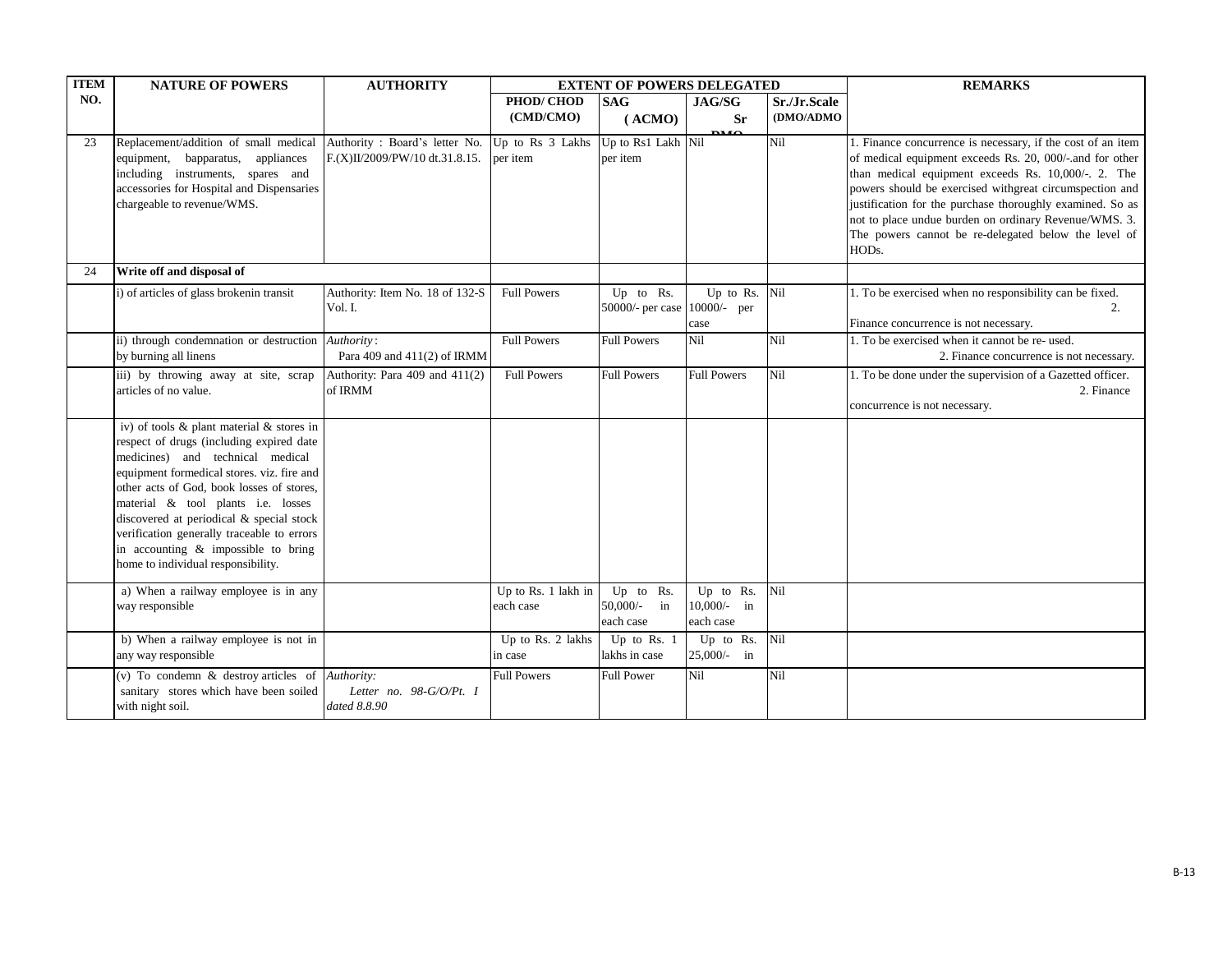| <b>ITEM</b> | <b>NATURE OF POWERS</b>                                                                                                  | <b>AUTHORITY</b>                                                                                                                                                       |                                                         | <b>EXTENT OF POWERS DELEGATED</b>     |                                      |                                    | <b>REMARKS</b>                                                                                                                                                                                                                                                                           |
|-------------|--------------------------------------------------------------------------------------------------------------------------|------------------------------------------------------------------------------------------------------------------------------------------------------------------------|---------------------------------------------------------|---------------------------------------|--------------------------------------|------------------------------------|------------------------------------------------------------------------------------------------------------------------------------------------------------------------------------------------------------------------------------------------------------------------------------------|
| NO.         |                                                                                                                          |                                                                                                                                                                        | PHOD/CHOD<br>(CMD/CMO)                                  | <b>SAG</b><br>(ACMO)                  | JAG/SG<br><b>Sr</b><br>0.10          | Sr./Jr.Scale<br>(DMO/ADMO          |                                                                                                                                                                                                                                                                                          |
| 25          | (a) Purchase of Items for accident relief Authority: Railway Board<br>medical equipment including First Aid<br>articles. | Lr.No.2000/H/4 dated 27-10-<br>2000                                                                                                                                    | <b>Full Powers</b>                                      | <b>Full Powers</b>                    | <b>Full Power</b>                    | Nil                                | 2.<br>1. Finance concurrence is not necessary.<br>Delegation is for initial supply/replenishment<br>3. ACMO In-charges should submit a monthly Statement<br>to CMD/CMO indicating the reasons for such replacement<br>and the quantum of purchases etc.                                  |
|             | (b) Replacement of sugar, tea, coffee,<br>K.Oil, & Spirit Methylated in Emergency.                                       |                                                                                                                                                                        | <b>Full Powers</b>                                      | <b>Full Powers</b>                    | Full Power                           | Nil                                |                                                                                                                                                                                                                                                                                          |
|             | (c) Cash Imprest for medical officers in Authority: Item no.41 of High<br>charge of ART/ARME                             | level Committee Report on<br>Disaster Management. Ref:<br>2002/H/7/4 dated 20.5.2003<br>from $ED(H)$                                                                   | Nil                                                     | Nil                                   | Nil                                  | Nil                                | 1. Subject to stipulating the condition that exercising the<br>Powers only for the accidents where there are injuries and<br>casualties duly certifying the occasion by the Hospital in<br>charge.                                                                                       |
| 26          | Purchase of medical books and journals                                                                                   | Authority: 1. Para 1037& 1038<br>of Financial Code Volume I 2.<br>Para 241 of IRMM Vol. I 3.<br>Railway Board Letter<br>No.2013/H/16/Purchase dated<br>30.08.2013      | Full Powers up to<br>Rs. 45000/- per<br>annum.          | Nil                                   | Nil                                  | Nil                                | 1. Finance Concurrence is not necessary<br>2. The consolidated list of books purchased in finance<br>year should be put CAO/R for perusal.                                                                                                                                               |
| 27          | Hiring of Ambulances for Divisional<br>Hospitals                                                                         | Authority: 1. Bd's<br>Ltr.No.F(X)II-2006/PW/II dt.<br>15.5.2007. 2. Bd's<br>Ltr.NO.2017/F(X)II/ PW/I /II<br>,dt.18.5.2017 3.<br>2017/Trans/01/Policy dtd<br>18.10.2017 | Nil                                                     | Nil                                   | Nil                                  | Nil                                |                                                                                                                                                                                                                                                                                          |
| 28          | Invitation and acceptance of tenders for<br>supply of catering items including cooked<br>food and milk to hospitals.     |                                                                                                                                                                        |                                                         |                                       |                                      |                                    | Note:-<br>i) Open tender should be invited for items estimated to<br>cost Rs. 2 lakh and above, limited tenders may be invited                                                                                                                                                           |
|             | (a) Calling of Tenders.                                                                                                  |                                                                                                                                                                        | Full power                                              | <b>Full Power</b>                     | Nil                                  | Nil                                | for tenders costing upto Rs. 2 Lakh.<br>ii) CAO/R prior sanction                                                                                                                                                                                                                         |
|             | (b) Acceptance of tenders.                                                                                               |                                                                                                                                                                        | Upto Rs. 25 Lakhs<br>in each case                       | Up to Rs. 25<br>Lakhs in each<br>case | Up to Rs. 3<br>Lakhs in each<br>case | Upto Rs. 1<br>Lakh in each<br>case | should be obtained for calling limited tenders-the estimated<br>value of which exceds Rs. 2 lakhs and above.<br>iii) A tender committee should<br>be constituted as per rules.<br>iv) The provision in para-410-S, 411-S,<br>412-S, 413-S may be kept in view while finalizing the same. |
|             | (c) Signing of contracts                                                                                                 |                                                                                                                                                                        | Full power upto his<br>power of acceptance his power of | Full power upto<br>acceptance         | Upto Rs.3<br>Lakh in each<br>case    | Upto Rs. 1<br>Lakh in each<br>case |                                                                                                                                                                                                                                                                                          |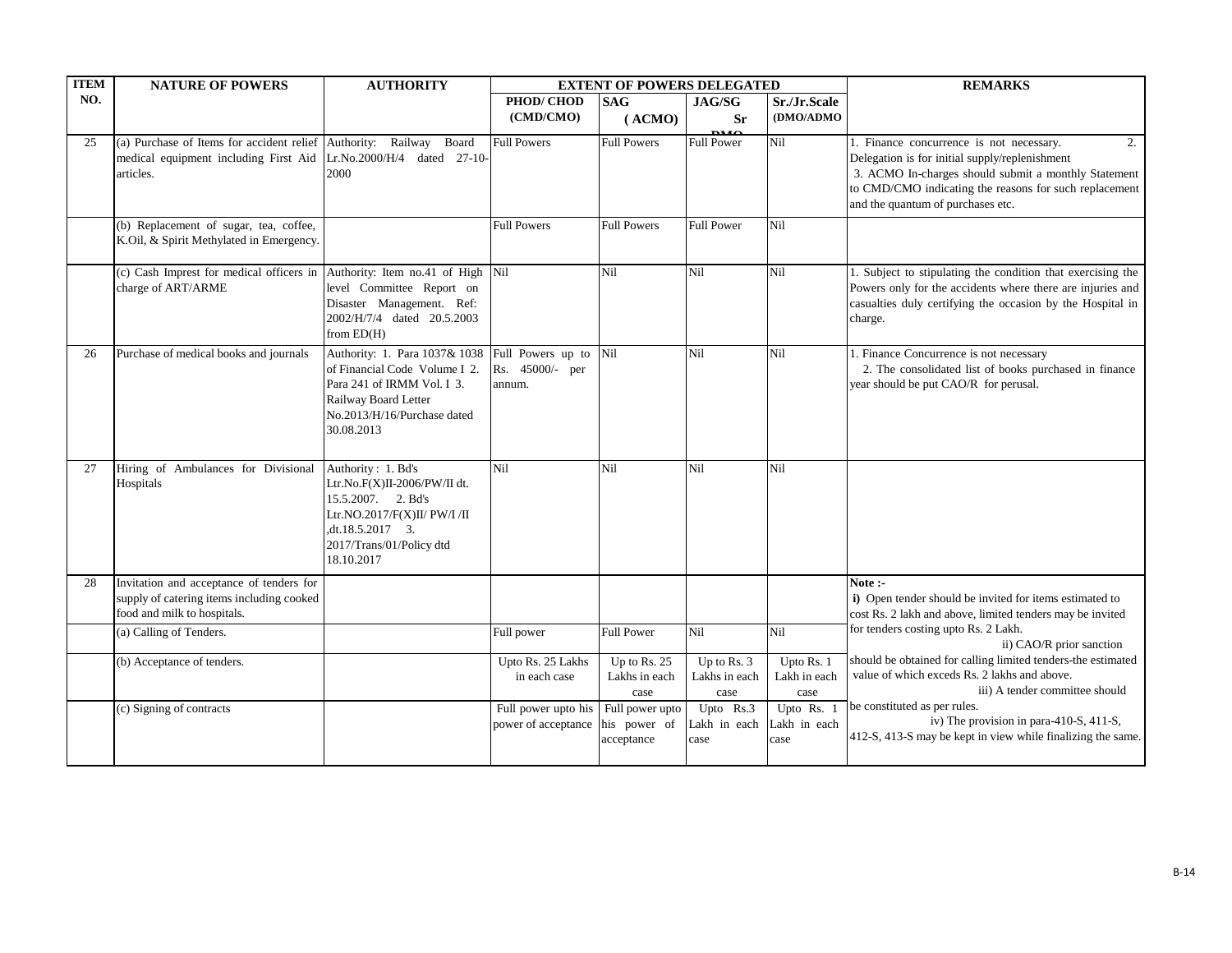| <b>ITEM</b> | <b>NATURE OF POWERS</b>                                                                                                                                                                                                                                                                                                                                                                    | <b>AUTHORITY</b> |                                  | <b>EXTENT OF POWERS DELEGATED</b>                           |                                                                   | <b>REMARKS</b>                                                     |                                                                                                                                                                                                                                                                                                                                                                                                                                |
|-------------|--------------------------------------------------------------------------------------------------------------------------------------------------------------------------------------------------------------------------------------------------------------------------------------------------------------------------------------------------------------------------------------------|------------------|----------------------------------|-------------------------------------------------------------|-------------------------------------------------------------------|--------------------------------------------------------------------|--------------------------------------------------------------------------------------------------------------------------------------------------------------------------------------------------------------------------------------------------------------------------------------------------------------------------------------------------------------------------------------------------------------------------------|
| NO.         |                                                                                                                                                                                                                                                                                                                                                                                            |                  | PHOD/CHOD<br>(CMD/CMO)           | <b>SAG</b><br>(ACMO)                                        | JAG/SG<br><b>Sr</b><br><b>DMO</b>                                 | Sr./Jr.Scale<br>(DMO/ADMO                                          |                                                                                                                                                                                                                                                                                                                                                                                                                                |
| 29          | Supply of Dietary articles for Railway<br>Hospitals by spot purchase committee.                                                                                                                                                                                                                                                                                                            |                  | Upto Rs. 50000/- a<br>a time     | Upto<br>Rs.30,000/-in<br>each case                          | Upto<br>Rs.20,000/- in<br>each case                               | Nil                                                                | Note: i) The purchase should be made without<br>contravenng any orders of the cental/State Gvt. And local<br><b>Statutory Authorities</b><br>ii) The<br>necessary accounts should be rendered to the Associated<br>Accounts Officers.<br>iii) An Accounts Officer<br>should be associated with the spot purchase committee                                                                                                     |
| 30          | To call and accept limited tenders for sale<br>of waste fixer Hypo solution, waste<br>exposed X-ray films, empty bottles, and<br>tines                                                                                                                                                                                                                                                     |                  | <b>Full Power</b>                | Full Power<br>subject to report<br>being sent to<br>CMD/CMO | Full Power<br>subject to<br>report being<br>sent<br>to<br>CMD/CMO | Full Powers<br>subject to<br>report being<br>sent<br>to<br>CMD/CMO |                                                                                                                                                                                                                                                                                                                                                                                                                                |
| 31          | Miscellaneous expenditure on objects<br>other than those recognzed as fit object<br>for Railway expenditure (other than<br>Photographic materials) like 1) Death<br>Certificate and Jury report. 2) Dhobi<br>charges 3) Expenditure incidental to PFA<br>work. 4) Expenditure incidental to Drug<br>Analysis and similar other tests<br>performed in Government or Private<br>Institutions |                  | Full power                       | <b>Full Power</b>                                           | <b>Full Power</b>                                                 | Nil                                                                |                                                                                                                                                                                                                                                                                                                                                                                                                                |
| 32          | Payment of incidental expenditure for<br><b>Blood Donation Camp</b>                                                                                                                                                                                                                                                                                                                        |                  | <b>Full Power</b>                | Nil                                                         | Nil                                                               | Nil                                                                | Finance concurrence is not necessary                                                                                                                                                                                                                                                                                                                                                                                           |
| 33          | of<br>Crockery/Cutlery<br>Purchase<br>linen/napery/Glassware,<br>cooking<br>servicing articles in urgent cases on<br>limited tender basis for hospitals,<br>dispensaries where indoor patients are<br>being treated                                                                                                                                                                        |                  | Upto Rs. 5,000/- in<br>each case | Upto Rs. 2,000/-<br>in each case                            | Rs.<br>Upto<br>1,000/- in each<br>case                            | Nil                                                                | Note : 1) Normal procurement of these articles is to be<br>made through the stores department as in the case of other<br>stores. 2) The nature of urgency should be recorded in<br>each case                                                                                                                                                                                                                                   |
| 34          | Procurement of items under Mass media                                                                                                                                                                                                                                                                                                                                                      |                  | Full power                       | Nil                                                         | Nil                                                               | Nil                                                                | Note : Finance concurrence is necessary if the cost of<br>purchase exceeds Rs. 1,000/- for each item                                                                                                                                                                                                                                                                                                                           |
| 35          | Charges for testing of drugs, medicines,<br>other medical items and water and food<br>samples<br>in<br>Govt.Laboratory/Pvt.laboratory time                                                                                                                                                                                                                                                 |                  | <b>Full Powers</b>               | Rs.<br>Upto<br>25,000/- in each<br>case                     | Nil                                                               | Nil                                                                |                                                                                                                                                                                                                                                                                                                                                                                                                                |
|             | from cash imprest. iii) To send drug sample (as per quota fixed by CMO) to recognzed Drug Testing Laboratory, recognition being given by CMO with Finance concurrence.                                                                                                                                                                                                                     |                  |                                  |                                                             |                                                                   |                                                                    | Note : i) To avoid duplication, CMO will fix items to be tested for different hospitals. ii) CMO should be delegated power to send sample to any NABL accredited Drug testing Laboratory on their own and<br>without finance concurrence upto Rs. 25,000/- in each case to maintain confidentiality as well as prompt drug testing. However, this is restricted to one sample per month per hospital and payment is to be made |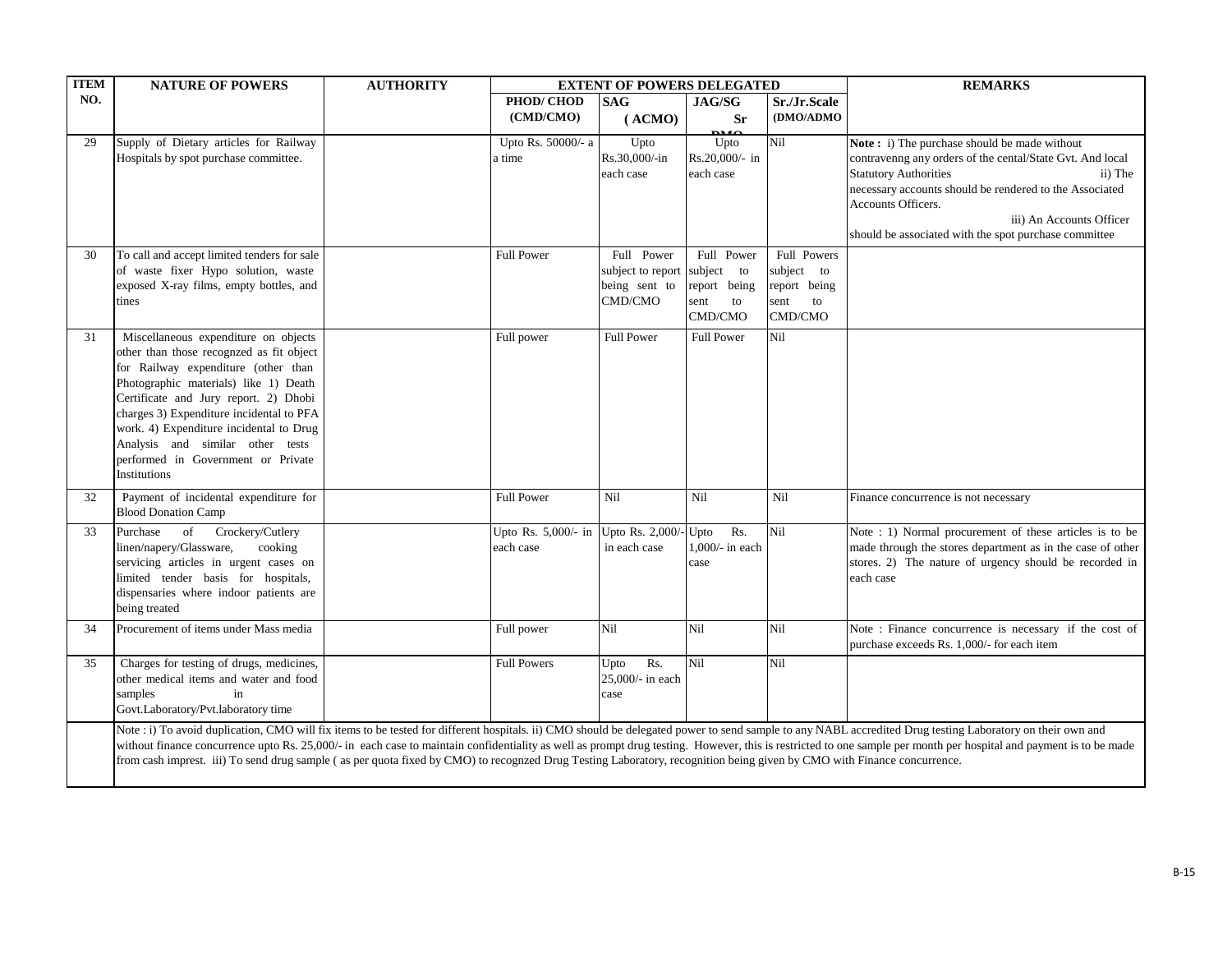| <b>ITEM</b> | <b>NATURE OF POWERS</b>                                                     | <b>AUTHORITY</b>               | <b>EXTENT OF POWERS DELEGATED</b>  |                                 |                           |              | <b>REMARKS</b>                                                                                                                                                                                                  |
|-------------|-----------------------------------------------------------------------------|--------------------------------|------------------------------------|---------------------------------|---------------------------|--------------|-----------------------------------------------------------------------------------------------------------------------------------------------------------------------------------------------------------------|
| NO.         |                                                                             |                                | PHOD/CHOD                          | <b>SAG</b>                      | JAG/SG                    | Sr./Jr.Scale |                                                                                                                                                                                                                 |
|             |                                                                             |                                | (CMD/CMO)                          | (ACMO)                          | <b>Sr</b>                 | (DMO/ADMO    |                                                                                                                                                                                                                 |
|             |                                                                             |                                |                                    |                                 | $\bf{m}$                  | Nil          |                                                                                                                                                                                                                 |
| 36          | (a) Condemnation of machines and                                            |                                | Full powers for<br>condemnation of | Up to Rs. $10$<br>Lakh for each | Nil                       |              |                                                                                                                                                                                                                 |
|             | instruments belonging to Medical<br>department                              |                                | machines in terms                  | case.                           |                           |              |                                                                                                                                                                                                                 |
|             |                                                                             |                                | of extant orders                   |                                 |                           |              |                                                                                                                                                                                                                 |
|             |                                                                             |                                |                                    |                                 |                           |              |                                                                                                                                                                                                                 |
|             | (b) Condemnation of unserviceable petty<br>articles (Medical & conservancy) |                                | Full power                         | Full power                      | Up to Rs.<br>10000/- Lakh | Nil          | 1. Every article must receive due scrutiny of the Medical<br>Officers, Condemned articles must be disposed of as per                                                                                            |
|             |                                                                             |                                |                                    |                                 | for each case.            |              | extant rules.<br>2.                                                                                                                                                                                             |
|             |                                                                             |                                |                                    |                                 |                           |              | Hospital conservancy items used for disposal of night soil                                                                                                                                                      |
|             |                                                                             |                                |                                    |                                 |                           |              | need not be returned to store. Those must be destroyed &                                                                                                                                                        |
|             |                                                                             |                                |                                    |                                 |                           |              | disposed under certificate of a Gazetted Officer                                                                                                                                                                |
|             |                                                                             |                                |                                    |                                 |                           |              |                                                                                                                                                                                                                 |
| 37          | To sanction the incurring of expenditure Authority : Para No. 1050 to       |                                | Full powers                        | Full powers                     | Full powers               | Nil          |                                                                                                                                                                                                                 |
|             | on hiring of Ambulance srevice, taxi or 1055 F (I) 2017/Trans/01/Policy     |                                |                                    |                                 |                           |              |                                                                                                                                                                                                                 |
|             | other conveyance for shifting the                                           | dtd. 18.10.2017                |                                    |                                 |                           |              |                                                                                                                                                                                                                 |
|             | sick/injured railway beneficiaries in                                       |                                |                                    |                                 |                           |              |                                                                                                                                                                                                                 |
|             | emrgent cases<br>to Railway                                                 |                                |                                    |                                 |                           |              |                                                                                                                                                                                                                 |
|             | Hospitals/Health Units Non-reognized                                        |                                |                                    |                                 |                           |              |                                                                                                                                                                                                                 |
|             | non-Railway Hospitals on referral by                                        |                                |                                    |                                 |                           |              |                                                                                                                                                                                                                 |
|             | Railway Medical Officers                                                    |                                |                                    |                                 |                           |              |                                                                                                                                                                                                                 |
|             |                                                                             |                                |                                    |                                 |                           |              | Note: 1. No separate finance concurrence is required for the above. The expenditure on above may be met from the sanctioned imprest of Health Unit/Hospital 2. Information of each expeniture should be sent to |
|             | CMO Office on monthly basis.                                                |                                |                                    |                                 |                           |              |                                                                                                                                                                                                                 |
| 38          | To organize refresher/induction courses                                     |                                | Rs. 5,000/- each                   | Nil                             | Nil                       | Nil          | 1. For prescribed refresher/inducton courses, subject to                                                                                                                                                        |
|             | for Doctors/Para-medical/Health staff                                       |                                | course subject to a                |                                 |                           |              | Finance concurrence in each case and inclusion in the                                                                                                                                                           |
|             |                                                                             |                                | maximum limit of                   |                                 |                           |              | ceiling register maintained by CPO                                                                                                                                                                              |
|             |                                                                             |                                | Rs. 2 Lakhs per                    |                                 |                           |              |                                                                                                                                                                                                                 |
| 39          | (a) To refer cases and to accept bills                                      | Authority:                     | Full power                         | Full power                      | Full power                | Nil          |                                                                                                                                                                                                                 |
|             | issued by Military Hospital, Pune, or                                       | 1. Para 636 IRMM               |                                    |                                 |                           |              |                                                                                                                                                                                                                 |
|             | other Govt. Hospitals towards provision                                     | Rly.Bd's letter NO.80/H/6-4/33 |                                    |                                 |                           |              |                                                                                                                                                                                                                 |
|             | of Artificial limbs & hospitalisation                                       | & 85/H/6-4/9 dtd. 13.3.85      |                                    |                                 |                           |              |                                                                                                                                                                                                                 |
|             | charges of Rly. Employees and family                                        | C.S.0.5<br>2.                  |                                    |                                 |                           |              |                                                                                                                                                                                                                 |
|             | members injured on duty or outside duty                                     | Letter No.98-G/O/Pt V dtd.     |                                    |                                 |                           |              |                                                                                                                                                                                                                 |
|             | and their renewal from time to time                                         | 11.09.08                       |                                    |                                 |                           |              |                                                                                                                                                                                                                 |
|             |                                                                             |                                |                                    |                                 |                           |              |                                                                                                                                                                                                                 |
|             | (b) To sanction artificial limb appliances                                  |                                | <b>Full Powers</b>                 | <b>Full Powers</b>              | Nil                       | Nil          |                                                                                                                                                                                                                 |
|             | and payment thereof to the Ralway                                           |                                |                                    |                                 |                           |              |                                                                                                                                                                                                                 |
|             | employee and members of their family                                        |                                |                                    |                                 |                           |              |                                                                                                                                                                                                                 |
|             | both in the case of injured and non-                                        |                                |                                    |                                 |                           |              |                                                                                                                                                                                                                 |
|             | injured on duty                                                             |                                |                                    |                                 |                           |              |                                                                                                                                                                                                                 |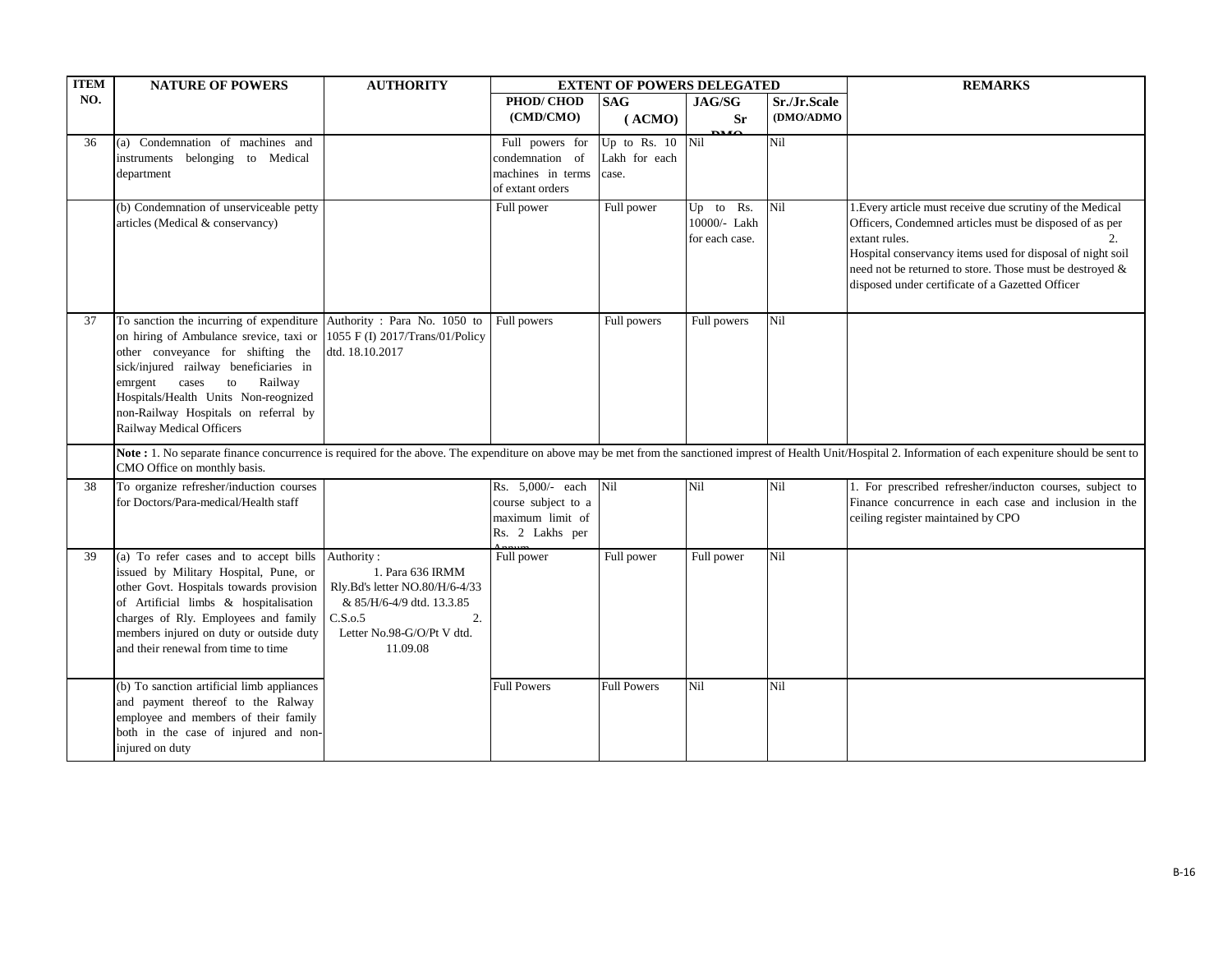| NO.<br>PHOD/CHOD<br><b>SAG</b><br>JAG/SG<br>Sr./Jr.Scale<br>(CMD/CMO)<br><b>Sr</b><br>(DMO/ADMO<br>(ACMO)<br>0.10<br>Recovery of hospital charges<br>Full powers to<br>Full powers to<br>40<br>Full powers to<br>Full powers to<br>recover in suitable<br>recover in<br>recover in<br>recover in<br>suitable<br>suitable<br>suitable<br>instalment not<br>instalment not<br>exceedng 12 in<br>instalment not<br>instalment not<br>exceedng 12<br>exceedng 12<br>respect of staff<br>exceedng 12 in<br>under them<br>in respect of<br>respect of staff<br>in respect of<br>staff under<br>under them<br>staff under<br>them<br>them<br>Temporary arrangement at stations for<br>Authority: Para 1050 to 1055 F-I<br>Upto Rs. 25,000/-<br>Nil<br>Nil<br>1. Subject to finance concurrence<br>41<br>Up<br>to<br>coping with needs on account of extra<br>Rs.10,000/- in<br>in each cas<br>ordinary traffic due to any Mela<br>each case<br>Petty purchases in emergency for rubbish<br>Upto<br>Nil<br>42<br>Upto Rs. 2 Lakhs in<br>Upto Rs. 1<br>1. Subject to finance concurence<br>carts, night soil carts, bins, buckets,<br>Rs.50,000/- in<br>2. Procurement through Store Deptt.<br>each case<br>Lakh in each<br>dustbin etc. required in connection with<br>This will be subject to annual ceiling limit upto Rs. 20.0<br>each case<br>case<br>conservancy arrangements on the lines,<br>Lakhs in the Division/HQ.<br>the emergency being recorded specially<br>Payment to outside agencies accredited Para 1040 of Financial code<br>Nil<br><b>Full Powers</b><br><b>Full Power</b><br>Finance concurrence necessary for the first time. For<br>Sr.Scale Full<br>43<br>by Atomic Energy Regulatory Agencies Vol I<br>Powers<br>subsequent payments concurrence is not necessary<br>lime M/s Bhaba Atomic Research Centre<br>for monitoring the radiation received for<br>staff working in the radiology department.<br>To sanction expenditure on Taxi for<br><b>Full Power</b><br><b>Full Power</b><br><b>Full Power</b><br>Nil<br>44<br>1. Prior accounts concurrence is not necessary.<br>transport of patient from Railway | <b>ITEM</b> | <b>NATURE OF POWERS</b>       | <b>AUTHORITY</b> | <b>EXTENT OF POWERS DELEGATED</b> |  |  |  | <b>REMARKS</b> |
|------------------------------------------------------------------------------------------------------------------------------------------------------------------------------------------------------------------------------------------------------------------------------------------------------------------------------------------------------------------------------------------------------------------------------------------------------------------------------------------------------------------------------------------------------------------------------------------------------------------------------------------------------------------------------------------------------------------------------------------------------------------------------------------------------------------------------------------------------------------------------------------------------------------------------------------------------------------------------------------------------------------------------------------------------------------------------------------------------------------------------------------------------------------------------------------------------------------------------------------------------------------------------------------------------------------------------------------------------------------------------------------------------------------------------------------------------------------------------------------------------------------------------------------------------------------------------------------------------------------------------------------------------------------------------------------------------------------------------------------------------------------------------------------------------------------------------------------------------------------------------------------------------------------------------------------------------------------------------------------------------------------------------------------------------------------------------------------------------------------------------------|-------------|-------------------------------|------------------|-----------------------------------|--|--|--|----------------|
|                                                                                                                                                                                                                                                                                                                                                                                                                                                                                                                                                                                                                                                                                                                                                                                                                                                                                                                                                                                                                                                                                                                                                                                                                                                                                                                                                                                                                                                                                                                                                                                                                                                                                                                                                                                                                                                                                                                                                                                                                                                                                                                                    |             |                               |                  |                                   |  |  |  |                |
|                                                                                                                                                                                                                                                                                                                                                                                                                                                                                                                                                                                                                                                                                                                                                                                                                                                                                                                                                                                                                                                                                                                                                                                                                                                                                                                                                                                                                                                                                                                                                                                                                                                                                                                                                                                                                                                                                                                                                                                                                                                                                                                                    |             |                               |                  |                                   |  |  |  |                |
|                                                                                                                                                                                                                                                                                                                                                                                                                                                                                                                                                                                                                                                                                                                                                                                                                                                                                                                                                                                                                                                                                                                                                                                                                                                                                                                                                                                                                                                                                                                                                                                                                                                                                                                                                                                                                                                                                                                                                                                                                                                                                                                                    |             |                               |                  |                                   |  |  |  |                |
|                                                                                                                                                                                                                                                                                                                                                                                                                                                                                                                                                                                                                                                                                                                                                                                                                                                                                                                                                                                                                                                                                                                                                                                                                                                                                                                                                                                                                                                                                                                                                                                                                                                                                                                                                                                                                                                                                                                                                                                                                                                                                                                                    |             |                               |                  |                                   |  |  |  |                |
|                                                                                                                                                                                                                                                                                                                                                                                                                                                                                                                                                                                                                                                                                                                                                                                                                                                                                                                                                                                                                                                                                                                                                                                                                                                                                                                                                                                                                                                                                                                                                                                                                                                                                                                                                                                                                                                                                                                                                                                                                                                                                                                                    |             |                               |                  |                                   |  |  |  |                |
|                                                                                                                                                                                                                                                                                                                                                                                                                                                                                                                                                                                                                                                                                                                                                                                                                                                                                                                                                                                                                                                                                                                                                                                                                                                                                                                                                                                                                                                                                                                                                                                                                                                                                                                                                                                                                                                                                                                                                                                                                                                                                                                                    |             |                               |                  |                                   |  |  |  |                |
|                                                                                                                                                                                                                                                                                                                                                                                                                                                                                                                                                                                                                                                                                                                                                                                                                                                                                                                                                                                                                                                                                                                                                                                                                                                                                                                                                                                                                                                                                                                                                                                                                                                                                                                                                                                                                                                                                                                                                                                                                                                                                                                                    |             |                               |                  |                                   |  |  |  |                |
|                                                                                                                                                                                                                                                                                                                                                                                                                                                                                                                                                                                                                                                                                                                                                                                                                                                                                                                                                                                                                                                                                                                                                                                                                                                                                                                                                                                                                                                                                                                                                                                                                                                                                                                                                                                                                                                                                                                                                                                                                                                                                                                                    |             |                               |                  |                                   |  |  |  |                |
|                                                                                                                                                                                                                                                                                                                                                                                                                                                                                                                                                                                                                                                                                                                                                                                                                                                                                                                                                                                                                                                                                                                                                                                                                                                                                                                                                                                                                                                                                                                                                                                                                                                                                                                                                                                                                                                                                                                                                                                                                                                                                                                                    |             |                               |                  |                                   |  |  |  |                |
|                                                                                                                                                                                                                                                                                                                                                                                                                                                                                                                                                                                                                                                                                                                                                                                                                                                                                                                                                                                                                                                                                                                                                                                                                                                                                                                                                                                                                                                                                                                                                                                                                                                                                                                                                                                                                                                                                                                                                                                                                                                                                                                                    |             |                               |                  |                                   |  |  |  |                |
|                                                                                                                                                                                                                                                                                                                                                                                                                                                                                                                                                                                                                                                                                                                                                                                                                                                                                                                                                                                                                                                                                                                                                                                                                                                                                                                                                                                                                                                                                                                                                                                                                                                                                                                                                                                                                                                                                                                                                                                                                                                                                                                                    |             |                               |                  |                                   |  |  |  |                |
|                                                                                                                                                                                                                                                                                                                                                                                                                                                                                                                                                                                                                                                                                                                                                                                                                                                                                                                                                                                                                                                                                                                                                                                                                                                                                                                                                                                                                                                                                                                                                                                                                                                                                                                                                                                                                                                                                                                                                                                                                                                                                                                                    |             |                               |                  |                                   |  |  |  |                |
|                                                                                                                                                                                                                                                                                                                                                                                                                                                                                                                                                                                                                                                                                                                                                                                                                                                                                                                                                                                                                                                                                                                                                                                                                                                                                                                                                                                                                                                                                                                                                                                                                                                                                                                                                                                                                                                                                                                                                                                                                                                                                                                                    |             |                               |                  |                                   |  |  |  |                |
|                                                                                                                                                                                                                                                                                                                                                                                                                                                                                                                                                                                                                                                                                                                                                                                                                                                                                                                                                                                                                                                                                                                                                                                                                                                                                                                                                                                                                                                                                                                                                                                                                                                                                                                                                                                                                                                                                                                                                                                                                                                                                                                                    |             |                               |                  |                                   |  |  |  |                |
|                                                                                                                                                                                                                                                                                                                                                                                                                                                                                                                                                                                                                                                                                                                                                                                                                                                                                                                                                                                                                                                                                                                                                                                                                                                                                                                                                                                                                                                                                                                                                                                                                                                                                                                                                                                                                                                                                                                                                                                                                                                                                                                                    |             |                               |                  |                                   |  |  |  |                |
|                                                                                                                                                                                                                                                                                                                                                                                                                                                                                                                                                                                                                                                                                                                                                                                                                                                                                                                                                                                                                                                                                                                                                                                                                                                                                                                                                                                                                                                                                                                                                                                                                                                                                                                                                                                                                                                                                                                                                                                                                                                                                                                                    |             |                               |                  |                                   |  |  |  |                |
|                                                                                                                                                                                                                                                                                                                                                                                                                                                                                                                                                                                                                                                                                                                                                                                                                                                                                                                                                                                                                                                                                                                                                                                                                                                                                                                                                                                                                                                                                                                                                                                                                                                                                                                                                                                                                                                                                                                                                                                                                                                                                                                                    |             |                               |                  |                                   |  |  |  |                |
|                                                                                                                                                                                                                                                                                                                                                                                                                                                                                                                                                                                                                                                                                                                                                                                                                                                                                                                                                                                                                                                                                                                                                                                                                                                                                                                                                                                                                                                                                                                                                                                                                                                                                                                                                                                                                                                                                                                                                                                                                                                                                                                                    |             |                               |                  |                                   |  |  |  |                |
|                                                                                                                                                                                                                                                                                                                                                                                                                                                                                                                                                                                                                                                                                                                                                                                                                                                                                                                                                                                                                                                                                                                                                                                                                                                                                                                                                                                                                                                                                                                                                                                                                                                                                                                                                                                                                                                                                                                                                                                                                                                                                                                                    |             |                               |                  |                                   |  |  |  |                |
|                                                                                                                                                                                                                                                                                                                                                                                                                                                                                                                                                                                                                                                                                                                                                                                                                                                                                                                                                                                                                                                                                                                                                                                                                                                                                                                                                                                                                                                                                                                                                                                                                                                                                                                                                                                                                                                                                                                                                                                                                                                                                                                                    |             |                               |                  |                                   |  |  |  |                |
|                                                                                                                                                                                                                                                                                                                                                                                                                                                                                                                                                                                                                                                                                                                                                                                                                                                                                                                                                                                                                                                                                                                                                                                                                                                                                                                                                                                                                                                                                                                                                                                                                                                                                                                                                                                                                                                                                                                                                                                                                                                                                                                                    |             |                               |                  |                                   |  |  |  |                |
|                                                                                                                                                                                                                                                                                                                                                                                                                                                                                                                                                                                                                                                                                                                                                                                                                                                                                                                                                                                                                                                                                                                                                                                                                                                                                                                                                                                                                                                                                                                                                                                                                                                                                                                                                                                                                                                                                                                                                                                                                                                                                                                                    |             |                               |                  |                                   |  |  |  |                |
|                                                                                                                                                                                                                                                                                                                                                                                                                                                                                                                                                                                                                                                                                                                                                                                                                                                                                                                                                                                                                                                                                                                                                                                                                                                                                                                                                                                                                                                                                                                                                                                                                                                                                                                                                                                                                                                                                                                                                                                                                                                                                                                                    |             |                               |                  |                                   |  |  |  |                |
|                                                                                                                                                                                                                                                                                                                                                                                                                                                                                                                                                                                                                                                                                                                                                                                                                                                                                                                                                                                                                                                                                                                                                                                                                                                                                                                                                                                                                                                                                                                                                                                                                                                                                                                                                                                                                                                                                                                                                                                                                                                                                                                                    |             |                               |                  |                                   |  |  |  |                |
|                                                                                                                                                                                                                                                                                                                                                                                                                                                                                                                                                                                                                                                                                                                                                                                                                                                                                                                                                                                                                                                                                                                                                                                                                                                                                                                                                                                                                                                                                                                                                                                                                                                                                                                                                                                                                                                                                                                                                                                                                                                                                                                                    |             |                               |                  |                                   |  |  |  |                |
|                                                                                                                                                                                                                                                                                                                                                                                                                                                                                                                                                                                                                                                                                                                                                                                                                                                                                                                                                                                                                                                                                                                                                                                                                                                                                                                                                                                                                                                                                                                                                                                                                                                                                                                                                                                                                                                                                                                                                                                                                                                                                                                                    |             |                               |                  |                                   |  |  |  |                |
|                                                                                                                                                                                                                                                                                                                                                                                                                                                                                                                                                                                                                                                                                                                                                                                                                                                                                                                                                                                                                                                                                                                                                                                                                                                                                                                                                                                                                                                                                                                                                                                                                                                                                                                                                                                                                                                                                                                                                                                                                                                                                                                                    |             |                               |                  |                                   |  |  |  |                |
|                                                                                                                                                                                                                                                                                                                                                                                                                                                                                                                                                                                                                                                                                                                                                                                                                                                                                                                                                                                                                                                                                                                                                                                                                                                                                                                                                                                                                                                                                                                                                                                                                                                                                                                                                                                                                                                                                                                                                                                                                                                                                                                                    |             | Hospital<br>non-Railway<br>to |                  |                                   |  |  |  |                |
| hospital/Institutions of specialized                                                                                                                                                                                                                                                                                                                                                                                                                                                                                                                                                                                                                                                                                                                                                                                                                                                                                                                                                                                                                                                                                                                                                                                                                                                                                                                                                                                                                                                                                                                                                                                                                                                                                                                                                                                                                                                                                                                                                                                                                                                                                               |             |                               |                  |                                   |  |  |  |                |
| treatment and back from hospital imprest                                                                                                                                                                                                                                                                                                                                                                                                                                                                                                                                                                                                                                                                                                                                                                                                                                                                                                                                                                                                                                                                                                                                                                                                                                                                                                                                                                                                                                                                                                                                                                                                                                                                                                                                                                                                                                                                                                                                                                                                                                                                                           |             |                               |                  |                                   |  |  |  |                |
| cash whenever hospital ambulances are<br>out of order or not readily available.                                                                                                                                                                                                                                                                                                                                                                                                                                                                                                                                                                                                                                                                                                                                                                                                                                                                                                                                                                                                                                                                                                                                                                                                                                                                                                                                                                                                                                                                                                                                                                                                                                                                                                                                                                                                                                                                                                                                                                                                                                                    |             |                               |                  |                                   |  |  |  |                |
|                                                                                                                                                                                                                                                                                                                                                                                                                                                                                                                                                                                                                                                                                                                                                                                                                                                                                                                                                                                                                                                                                                                                                                                                                                                                                                                                                                                                                                                                                                                                                                                                                                                                                                                                                                                                                                                                                                                                                                                                                                                                                                                                    |             |                               |                  |                                   |  |  |  |                |
| uthority : Item No.33(b) of<br>Upto Rs. 1,000/- per Nil<br>Contribution/subscription to Medical<br>Nil<br>Nil<br>45                                                                                                                                                                                                                                                                                                                                                                                                                                                                                                                                                                                                                                                                                                                                                                                                                                                                                                                                                                                                                                                                                                                                                                                                                                                                                                                                                                                                                                                                                                                                                                                                                                                                                                                                                                                                                                                                                                                                                                                                                |             |                               |                  |                                   |  |  |  |                |
| Institution if Medical aid is renderd by<br>Ann.II to Cahpt.V FC Vol.I RB's<br>annum                                                                                                                                                                                                                                                                                                                                                                                                                                                                                                                                                                                                                                                                                                                                                                                                                                                                                                                                                                                                                                                                                                                                                                                                                                                                                                                                                                                                                                                                                                                                                                                                                                                                                                                                                                                                                                                                                                                                                                                                                                               |             |                               |                  |                                   |  |  |  |                |
| such Institution to Railway employees<br>L.No. $F(X)II/2001/PW/6$ dated                                                                                                                                                                                                                                                                                                                                                                                                                                                                                                                                                                                                                                                                                                                                                                                                                                                                                                                                                                                                                                                                                                                                                                                                                                                                                                                                                                                                                                                                                                                                                                                                                                                                                                                                                                                                                                                                                                                                                                                                                                                            |             |                               |                  |                                   |  |  |  |                |
| 9.5.2001                                                                                                                                                                                                                                                                                                                                                                                                                                                                                                                                                                                                                                                                                                                                                                                                                                                                                                                                                                                                                                                                                                                                                                                                                                                                                                                                                                                                                                                                                                                                                                                                                                                                                                                                                                                                                                                                                                                                                                                                                                                                                                                           |             |                               |                  |                                   |  |  |  |                |
| Appointment of House Surgeons<br>Nil<br>Nil<br>Nil<br>Nil<br>1. Extension of tenure beyond 2 years will be done only<br>46                                                                                                                                                                                                                                                                                                                                                                                                                                                                                                                                                                                                                                                                                                                                                                                                                                                                                                                                                                                                                                                                                                                                                                                                                                                                                                                                                                                                                                                                                                                                                                                                                                                                                                                                                                                                                                                                                                                                                                                                         |             |                               |                  |                                   |  |  |  |                |
| after the approval of DG/RHS.<br>2. Other conditions as laid down in para 243 of medical                                                                                                                                                                                                                                                                                                                                                                                                                                                                                                                                                                                                                                                                                                                                                                                                                                                                                                                                                                                                                                                                                                                                                                                                                                                                                                                                                                                                                                                                                                                                                                                                                                                                                                                                                                                                                                                                                                                                                                                                                                           |             |                               |                  |                                   |  |  |  |                |
| manual to be followed.                                                                                                                                                                                                                                                                                                                                                                                                                                                                                                                                                                                                                                                                                                                                                                                                                                                                                                                                                                                                                                                                                                                                                                                                                                                                                                                                                                                                                                                                                                                                                                                                                                                                                                                                                                                                                                                                                                                                                                                                                                                                                                             |             |                               |                  |                                   |  |  |  |                |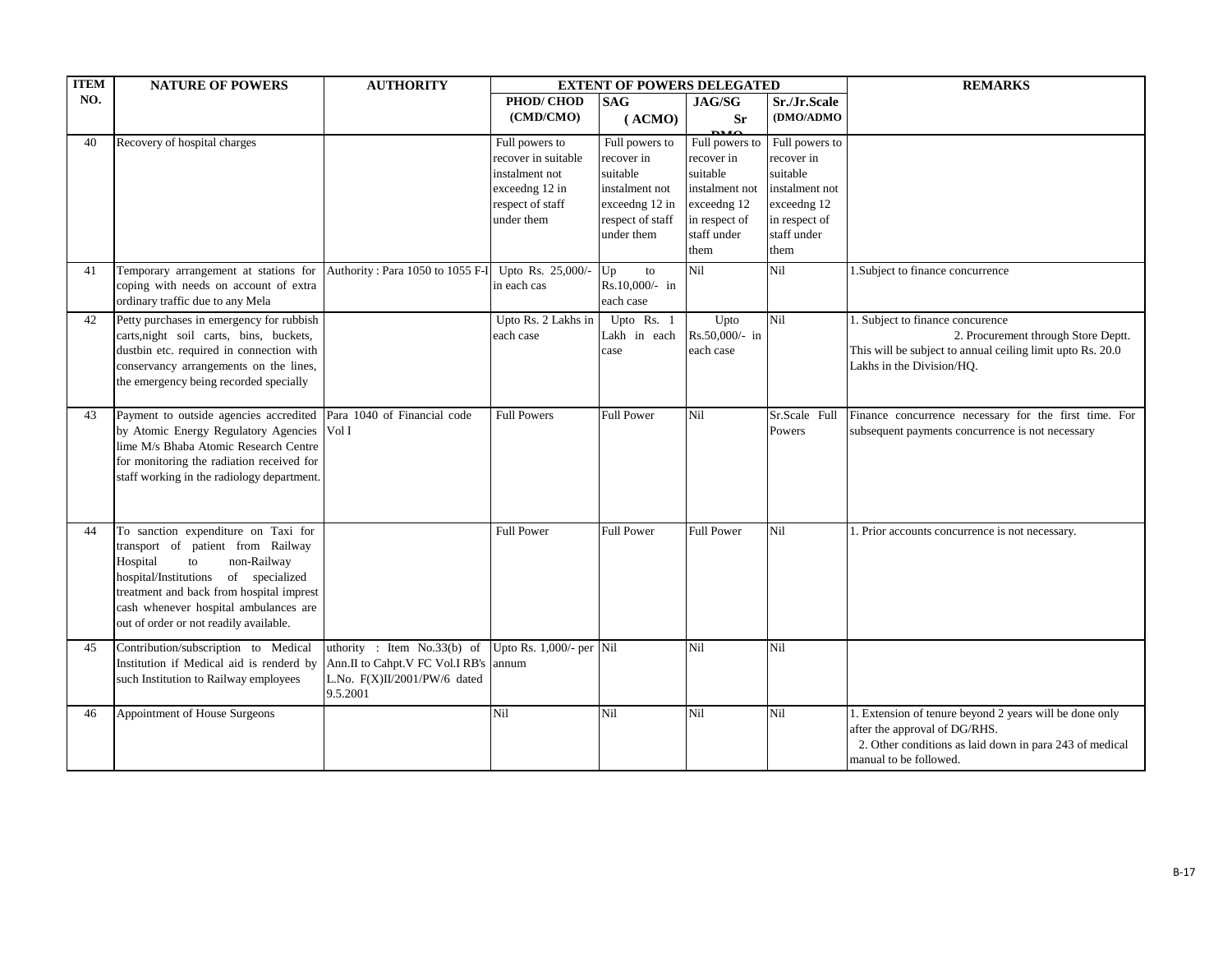| <b>ITEM</b> | <b>NATURE OF POWERS</b>                                                                                                                                                                                                                                                 | <b>AUTHORITY</b>                                                                                                       |                                                                                                                     | <b>EXTENT OF POWERS DELEGATED</b>                                                                                           |                     | <b>REMARKS</b> |                                                                                                                                                                                                                                                                                                                                                                                                                                     |  |
|-------------|-------------------------------------------------------------------------------------------------------------------------------------------------------------------------------------------------------------------------------------------------------------------------|------------------------------------------------------------------------------------------------------------------------|---------------------------------------------------------------------------------------------------------------------|-----------------------------------------------------------------------------------------------------------------------------|---------------------|----------------|-------------------------------------------------------------------------------------------------------------------------------------------------------------------------------------------------------------------------------------------------------------------------------------------------------------------------------------------------------------------------------------------------------------------------------------|--|
| NO.         |                                                                                                                                                                                                                                                                         |                                                                                                                        | PHOD/CHOD                                                                                                           | <b>SAG</b>                                                                                                                  | JAG/SG              | Sr./Jr.Scale   |                                                                                                                                                                                                                                                                                                                                                                                                                                     |  |
|             |                                                                                                                                                                                                                                                                         |                                                                                                                        | (CMD/CMO)                                                                                                           | (ACMO)                                                                                                                      | <b>Sr</b>           | (DMO/ADMO      |                                                                                                                                                                                                                                                                                                                                                                                                                                     |  |
| 47          | To sanction work contract and purchase authority: 2017/Trans/01/Policy<br>order for procurement of medical<br>implants such as hearing aid. Bi-Pap/C-<br>Pap and other implants to be purchased<br>for supply/implant to the patients & other<br>hospital related items | dtd. 18.10.2017                                                                                                        | Upto Rs. 5 Lakhs<br>for each item<br>through<br>quotation/tender<br>subject to annual<br>ceiling of Rs. 60<br>Lakhs | Upto Rs.<br>$50000/-$<br>for<br>each item<br>through<br>quotation/tender<br>subject to<br>annual ceiling<br>of Rs. 60 Lakhs | $\mathbf{u}$<br>Nil | Nil            | Note: Subject to cost ceiling governed by the CGHS<br>policies issued from time to time                                                                                                                                                                                                                                                                                                                                             |  |
| 48          | Extension of contract of Part-time Dental authority : Rly.Bd. Letter<br>Surgeons for a period upto 3 years                                                                                                                                                              | No.2000/H-1/12/27 Pt.1 dted<br>6.10.2000 ,2002/H-1/12/53 dt.<br>25.7.2002&2018/TC/H/CMP+P<br><b>TDS DATED 06.06.18</b> | Nil                                                                                                                 | Nil                                                                                                                         | Nil                 | Nil            | 1. Finance concurrence is necessary                                                                                                                                                                                                                                                                                                                                                                                                 |  |
| 49          | 49. (a) To enter into Annual Maintenance authority: 2017/Trans/01/Policy<br>Contract for Medical equipment on single<br>tender basis to be placed on                                                                                                                    | dtd. 18.10.2017                                                                                                        | <b>Full Power</b>                                                                                                   | <b>Full Power</b>                                                                                                           | Nil                 | Nil            |                                                                                                                                                                                                                                                                                                                                                                                                                                     |  |
|             | (b) To enter into Annual Maintenance<br>Contract for medical equipment through<br>limited tender basis                                                                                                                                                                  |                                                                                                                        | 2 Lakhs each case<br>per item subject to a<br>maximum ceiling<br>limit of Rs. 50<br>Lakhs per annum                 | Up to Rs.50,000/- $\vert$ Nil<br>each case per<br>item subject to a<br>maximum ceiling<br>limit of Rs.10<br>Lakhs per annum |                     | Nil            |                                                                                                                                                                                                                                                                                                                                                                                                                                     |  |
| Note:       | 1. The Annual Maintenance Contract on single tender basis may be awarded on Proprietary Articles Certificate items.                                                                                                                                                     |                                                                                                                        |                                                                                                                     |                                                                                                                             |                     |                |                                                                                                                                                                                                                                                                                                                                                                                                                                     |  |
|             |                                                                                                                                                                                                                                                                         |                                                                                                                        |                                                                                                                     |                                                                                                                             |                     |                | 2. Since AMCs are in nature of service contracts and OEMs/ Authorised Dealers are often reluctant to submit Earnest Money or Security deposit, this need not be insisted upon in each case. Care may, however,                                                                                                                                                                                                                      |  |
|             | be taken to enter into such contracts only with reputed dealers so as to ensure satisfactory performance and minimum downtime of the equipment.                                                                                                                         |                                                                                                                        |                                                                                                                     |                                                                                                                             |                     |                |                                                                                                                                                                                                                                                                                                                                                                                                                                     |  |
|             | 3. The above powers may be exercised subject to availability of funds.                                                                                                                                                                                                  |                                                                                                                        |                                                                                                                     |                                                                                                                             |                     |                |                                                                                                                                                                                                                                                                                                                                                                                                                                     |  |
|             | 4. This would need the prior concurrence of finance.<br>5. *As far as possible AMC/CMC should be done through OEM or its authorized service providers. In case it is not possible, reasons should be recorded in writing and it may be got done from reputed dealers.   |                                                                                                                        |                                                                                                                     |                                                                                                                             |                     |                |                                                                                                                                                                                                                                                                                                                                                                                                                                     |  |
|             | 6. *As far as possible all such similar items should be clubbed and brought under one AMC.                                                                                                                                                                              |                                                                                                                        |                                                                                                                     |                                                                                                                             |                     |                |                                                                                                                                                                                                                                                                                                                                                                                                                                     |  |
|             | 7. In case of single tender, the Tender Committee and the accepting authority should be one step higher than in case of open Tender expecting where GM is accepting authority.                                                                                          |                                                                                                                        |                                                                                                                     |                                                                                                                             |                     |                |                                                                                                                                                                                                                                                                                                                                                                                                                                     |  |
|             | the file.                                                                                                                                                                                                                                                               |                                                                                                                        |                                                                                                                     |                                                                                                                             |                     |                | 8. Accepting authority must take precautions of works authorized. Accepting Authority should undertake a monthly review. A register showing full particulars of works authorized will be maintained by each<br>officer and this should be open to verification by accounts while passing the bills. The annual ceiling limits will be watched through this register. While seeking concurrence the register should be provided with |  |
| 50          | To sanction occasional purchases of ice<br>in summer for heat stroke cases for<br>preserving sera and vaccine and for<br>developing of X-Ray films.                                                                                                                     |                                                                                                                        | Full power upto Rs Full power upto Upto Rs 1000/-Nil<br>2000/- per month                                            | Rs 2000/- per<br>month                                                                                                      | per month           |                |                                                                                                                                                                                                                                                                                                                                                                                                                                     |  |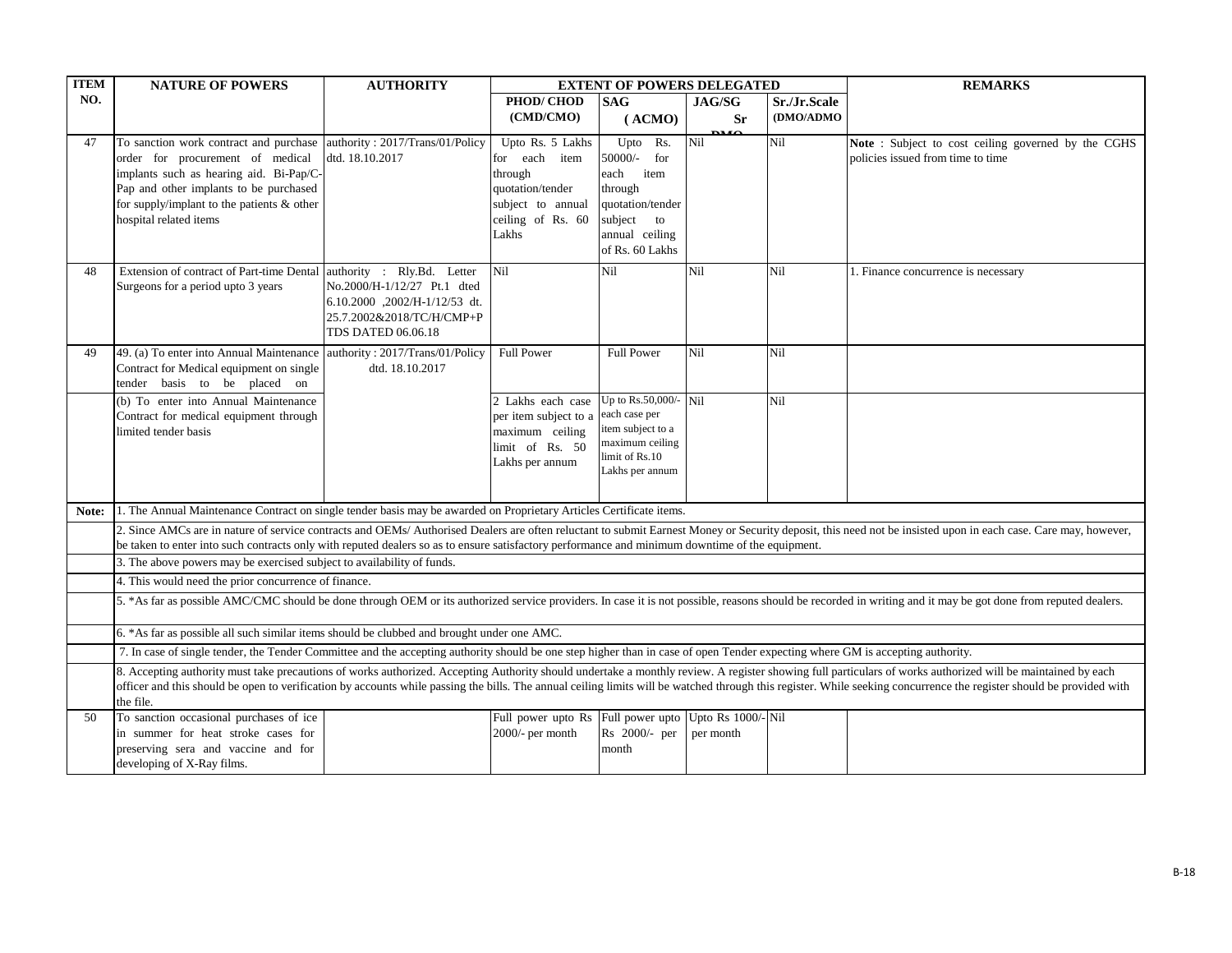| <b>TTEM</b> | <b>NATURE OF POWERS</b>                                                                                                                                               | <b>AUTHORITY</b>                                           | <b>EXTENT OF POWERS DELEGATED</b> |            |             |              | <b>REMARKS</b>                                                                                                                                                                                |  |  |
|-------------|-----------------------------------------------------------------------------------------------------------------------------------------------------------------------|------------------------------------------------------------|-----------------------------------|------------|-------------|--------------|-----------------------------------------------------------------------------------------------------------------------------------------------------------------------------------------------|--|--|
| NO.         |                                                                                                                                                                       |                                                            | PHOD/CHOD                         | <b>SAG</b> | JAG/SG      | Sr./Jr.Scale |                                                                                                                                                                                               |  |  |
|             |                                                                                                                                                                       |                                                            | (CMD/CMO)                         | (ACMO)     | <b>Sr</b>   | (DMO/ADMO    |                                                                                                                                                                                               |  |  |
| 51          | To sanction engagement of special nurses                                                                                                                              |                                                            | Nil                               | Nil        | 0.10<br>Nil | Nil          |                                                                                                                                                                                               |  |  |
|             | when considered necessary in railway or                                                                                                                               |                                                            |                                   |            |             |              |                                                                                                                                                                                               |  |  |
|             | other Govt. Hospitals after reviewing LR                                                                                                                              |                                                            |                                   |            |             |              |                                                                                                                                                                                               |  |  |
|             | availability.                                                                                                                                                         |                                                            |                                   |            |             |              |                                                                                                                                                                                               |  |  |
| 52          | (a) Procurement of VVI Pace - Maker                                                                                                                                   | 1. Word "Heart Pace Maker                                  |                                   |            |             |              |                                                                                                                                                                                               |  |  |
|             |                                                                                                                                                                       | may be deleted from Para666."                              |                                   |            |             |              |                                                                                                                                                                                               |  |  |
|             | i. As Reimbursement - To a beneficiary                                                                                                                                | 2. Rly. Bd's letter No. 2000/H/6-                          | Up to Rs. 60000/- Nil             |            | Nil         | Nil          |                                                                                                                                                                                               |  |  |
|             | on production of valid documents and on                                                                                                                               | 4/policy/pace maker dated<br>21/2/2003. & Rly. Bd's letter | in each case                      |            |             |              |                                                                                                                                                                                               |  |  |
|             | the recommendations of A.M.O. in case                                                                                                                                 | No. 2005/H/6-4/policy dated                                |                                   |            |             |              |                                                                                                                                                                                               |  |  |
|             | the implantation has been done at                                                                                                                                     | 17/08/2009 3. Ref: 2007/H/6-                               |                                   |            |             |              |                                                                                                                                                                                               |  |  |
|             | govt./Pvt. Hospital in emergent<br>circumstance.                                                                                                                      | 4/policy/dt 26/11/07                                       |                                   |            |             |              |                                                                                                                                                                                               |  |  |
|             |                                                                                                                                                                       |                                                            |                                   |            |             |              |                                                                                                                                                                                               |  |  |
|             | ii. Single Chamber Pace Maker with or                                                                                                                                 |                                                            | Should not exceed                 | Nil        | Nil         | Nil          | 1. It has been decided to remove Heart Pace Maker from                                                                                                                                        |  |  |
|             | without Rate Response Pacemaker;                                                                                                                                      |                                                            | Rs 1 Lakh                         |            |             |              | Para 666 & redelegate powers to Zonal railways.                                                                                                                                               |  |  |
|             | Leads; (Including Accessories & all                                                                                                                                   |                                                            |                                   |            |             |              |                                                                                                                                                                                               |  |  |
|             | associated Hospital Charges.                                                                                                                                          |                                                            |                                   |            |             |              |                                                                                                                                                                                               |  |  |
|             | iii. Double Chamber Pace maker: with or                                                                                                                               |                                                            | Should not exceed Nil             |            | Nil         | Nil          | 2. Word "Heart Pace Maker may be deleted from Para666."                                                                                                                                       |  |  |
|             | without Rate Response (Including                                                                                                                                      |                                                            | Rs 2 Lakh                         |            |             |              |                                                                                                                                                                                               |  |  |
|             | Pacemaker; Leads; Accessories & all                                                                                                                                   |                                                            |                                   |            |             |              |                                                                                                                                                                                               |  |  |
|             | associated Hospital Charges                                                                                                                                           |                                                            |                                   |            |             |              |                                                                                                                                                                                               |  |  |
|             |                                                                                                                                                                       |                                                            |                                   |            |             |              | NOTE i. Bills for Biventricular Pace-Makers; Single & Double chamber implantable Cardio verter defibrillator & Combo devices, costing more than Rs.2. Lakhs may be referred to Rly Bd.        |  |  |
|             |                                                                                                                                                                       |                                                            |                                   |            |             |              | ii. The claimant shall be required to submit the STICKER of Pace Maker in ORIGINAL with the reimbursement claim. The cash memo should include(A) Pacemaker generator model& serial No, & Lead |  |  |
|             | model(s) & UNIQUE Serial Nos & Life Time Warranty for the Pulse Generator                                                                                             |                                                            |                                   |            |             |              |                                                                                                                                                                                               |  |  |
|             | iii. The beneficiary shall be required to obtain all above details from hospital & submit before Railway Administration finally settles the claim. For reimbursement. |                                                            |                                   |            |             |              |                                                                                                                                                                                               |  |  |
|             | iv. ACS to Para 648; 651 & 666 of IRMM, 2000.                                                                                                                         |                                                            |                                   |            |             |              |                                                                                                                                                                                               |  |  |
| 52          | (b) On Bill System: The Administrative                                                                                                                                | Authority: Rly. Bd's letter No.                            | Upto Rs 60000/- in Nil            |            | Nil         | Nil          |                                                                                                                                                                                               |  |  |
|             | authority directly making the payment to                                                                                                                              | 2000/H/6-4/policy/pace maker                               | each case                         |            |             |              |                                                                                                                                                                                               |  |  |
|             | the supplying agencies in                                                                                                                                             | dated 21/2/2003.                                           |                                   |            |             |              |                                                                                                                                                                                               |  |  |
|             | Planned/Elective Cases.                                                                                                                                               |                                                            |                                   |            |             |              |                                                                                                                                                                                               |  |  |
| 53          | Powers of reimbursement of cost of Intraocular Lens Implantation.                                                                                                     |                                                            |                                   |            |             |              |                                                                                                                                                                                               |  |  |
|             | (i) Powers for reimbursement of                                                                                                                                       | Authority: 1. Para 668 of                                  | Full power                        | Full power | Nil         | Nil          |                                                                                                                                                                                               |  |  |
|             | Intraocular Lens Implantation for                                                                                                                                     | IRMM 2000 2. Railway                                       |                                   |            |             |              |                                                                                                                                                                                               |  |  |
|             | Railway beneficiaries in Government                                                                                                                                   | Board's letter no. 2003/H/28/7                             |                                   |            |             |              |                                                                                                                                                                                               |  |  |
|             | hospitals with referral from AMO when                                                                                                                                 | dated 09.05. 2003 3. Railway                               |                                   |            |             |              |                                                                                                                                                                                               |  |  |
|             | facilities for this procedure are not                                                                                                                                 | Board's letter no. 2005/H/6-                               |                                   |            |             |              |                                                                                                                                                                                               |  |  |
|             | available in Railway Hospital or in                                                                                                                                   | 4/Policy II dated 31.01.2007.                              |                                   |            |             |              |                                                                                                                                                                                               |  |  |
|             | complicated high-risk cases.                                                                                                                                          |                                                            |                                   |            |             |              |                                                                                                                                                                                               |  |  |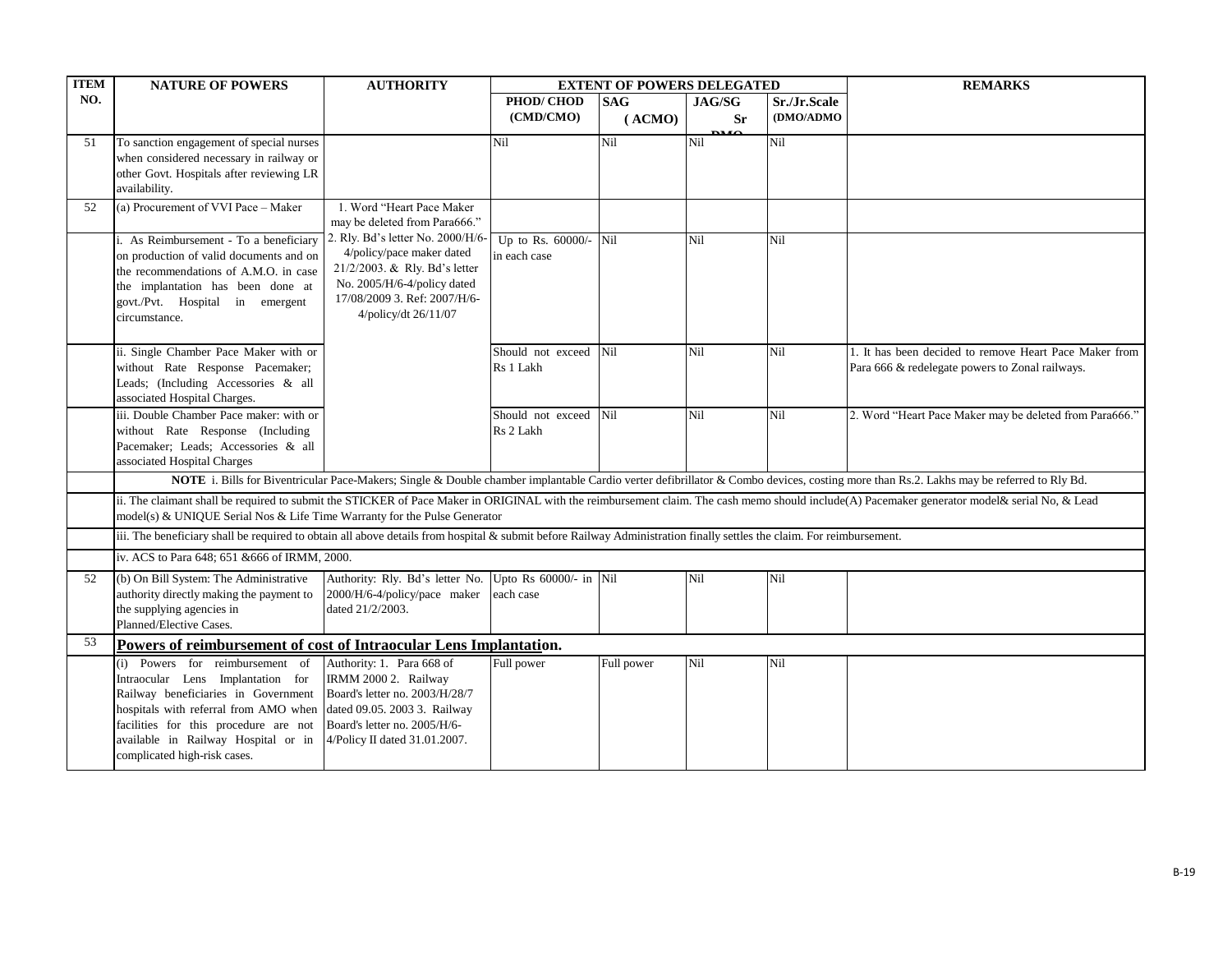| <b>ITEM</b> | <b>NATURE OF POWERS</b>                                                                                                                                                                                                                                                                               | <b>AUTHORITY</b>                                                                                                                                     |                                                                                                                           | <b>EXTENT OF POWERS DELEGATED</b> |                                   |                           | <b>REMARKS</b> |
|-------------|-------------------------------------------------------------------------------------------------------------------------------------------------------------------------------------------------------------------------------------------------------------------------------------------------------|------------------------------------------------------------------------------------------------------------------------------------------------------|---------------------------------------------------------------------------------------------------------------------------|-----------------------------------|-----------------------------------|---------------------------|----------------|
| NO.         |                                                                                                                                                                                                                                                                                                       |                                                                                                                                                      | PHOD/CHOD<br>(CMD/CMO)                                                                                                    | <b>SAG</b><br>(ACMO)              | JAG/SG<br><b>Sr</b><br><b>DMO</b> | Sr./Jr.Scale<br>(DMO/ADMO |                |
| 53          | (ii) Powers for reimbursement of<br>Intraocular Lens Implantation for<br>Railway beneficiaries in Government<br>hospitals without referral from AMO<br>when facilities for this procedure are not Board's letter no. 2005/H/6-<br>available in Railway Hospital or in<br>complicated high-risk cases. | Authority: 1. Para 668 of<br>IRMM 2000 2. Railway<br>Board's letter no. 2003/H/28/7<br>dated 09.05. 2003 3. Railway<br>4/Policy II dated 31.01.2007. | Nil                                                                                                                       | Nil                               | Nil                               | Nil                       |                |
|             | (iii) Powers for reimbursement of<br>Intraocular Lens Implantation for<br>Railway<br>beneficiaries<br>in<br>Railway/non-recognized Hospitals in<br>complicated high-risk cases only as<br>referred case.                                                                                              | Authority: 1. Para 668 of<br>IRMM 2000 2. Railway Board's<br>non-letter no. 2003/H/28/7 dated<br>09.05.2003.                                         | Nil                                                                                                                       | Nil                               | Nil                               | Nil                       |                |
|             | (iv) Powers for reimbursement of<br>Intraocular Lens Implantation for<br>beneficiaries<br>in<br>Railway<br>Railway/non-recognized<br>Hospitals<br>without referral from AMO in<br>complicated high-risk cases or in<br>complicated high-risk cases.                                                   | Authority: 1. Para 668 of<br>IRMM 2000 2. Railway<br>non-Board's letter no. 2003/H/28/7<br>dated 09.05. 2003                                         | Nil                                                                                                                       | Nil                               | Nil                               | Nil                       |                |
|             | 1. Adequate justification for referral as well as for settling reimbursement claims of IOL in deserving cases based on merit shall be given by Ophthalmologist.                                                                                                                                       | 2. The above reimbursement is to be done after seeking concurrence from Associate Finance.                                                           |                                                                                                                           |                                   |                                   |                           |                |
| 54          | Reimbursement of medical expenses for Authority: Rly. Bd's letter No. Rs. 5000/- in each Nil<br>Breast implants prosthesis                                                                                                                                                                            | 2003/H/23/3dated 05/8/2005.                                                                                                                          | case once in five<br>years subject to<br>scrutiny<br>and<br>examination by<br>suitable lady doctor<br>of railway hospital |                                   | Nil                               | Nil                       |                |
| 55          | Repair of Audio Visual equipment<br>available in hospitals                                                                                                                                                                                                                                            |                                                                                                                                                      | Upto Rs 5000/- in Nil<br>each case subject to<br>finance concurrence                                                      |                                   | Nil                               | Nil                       |                |
| 56          | To sanction estimates chargeable to<br>revenue (ordinary & special) for which Pt. V dated 11.9.98<br>budget allotment has been made for<br>works related to smooth working of<br>hospital and in emergency where the<br>concerned works Dept. is not able to take<br>immediate action.                | Authority: Letter no. 98-G/ O/                                                                                                                       | Upto Rs 10000/- in Nil<br>each case                                                                                       |                                   | Nil                               | Nil                       |                |